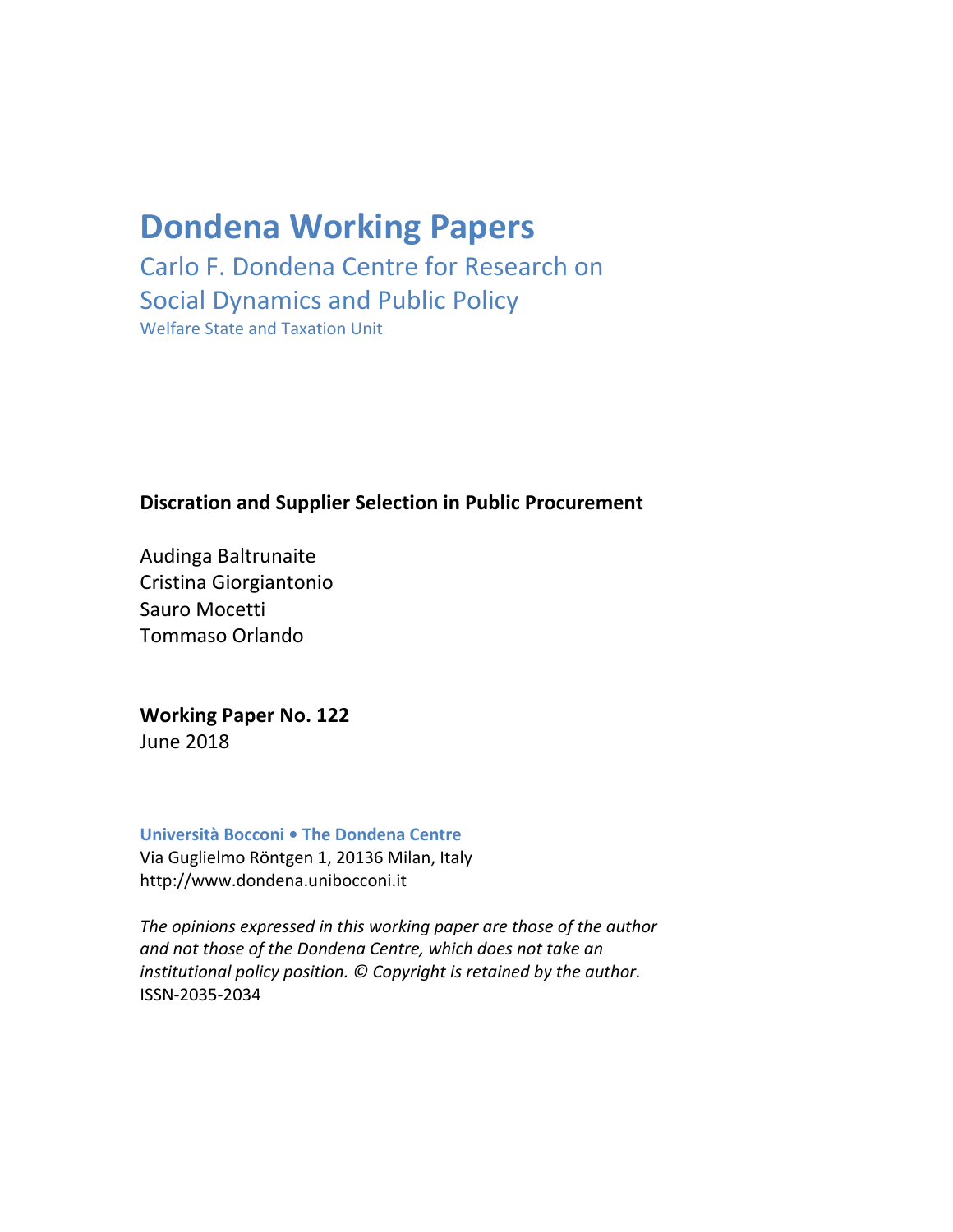# **DISCRETION AND SUPPLIER SELECTION IN PUBLIC PROCUREMENT**[\\*](#page-1-0)

Audinga Baltrunaite, Cristina Giorgiantonio, Sauro Mocetti and Tommaso Orlando[§](#page-1-1)

**Abstract.** Public procurement outcomes depend on the ability of the procuring agency to select well-performing suppliers. Should public administrations be granted more or less discretion in their decision making? Using Italian data on municipal public works tendered in the period 2009-2013, we study how a reform extending the scope of bureaucrat discration affects supplier selection. We find that the share of contracts awarded to politically connected firms increases while the (ex-ante) labor productivity of the winning firm decreases, thus suggesting a potential misallocation of the public funds. These effects are concentrated among lower quality procuring agencies. D72, D73, H57, P16.

**Keywords:** discretion, supplier selection, public procurement, transparency, corruption

<span id="page-1-0"></span><sup>\*</sup> We thank Massimiliano Bratti, Gianmarco Daniele, Giuliana Palumbo, Anna Peta, Paolo Sestito, Giancarlo Spagnolo and seminar participants at the Bank of Italy internal seminars, the Petralia workshop, the Political Economy Workshop of Galatina Summer Meetings, the SIEP Annual Conference in Catania, the ISLE Annual Conference in Rome and the EC Joint Research Center for their helpful comments, and Ivan Triglia for excellent research assistance. The views and opinions expressed in this paper pertain to the authors only and do not represent in any way those of the Bank of Italy.

<span id="page-1-1"></span><sup>§</sup> Bank of Italy, Directorate General for Economics, Statistics and Research. Address: Via Nazionale 91, 00184 Rome, Italy. Corresponding author: tommaso.orlando@bancaditalia.it.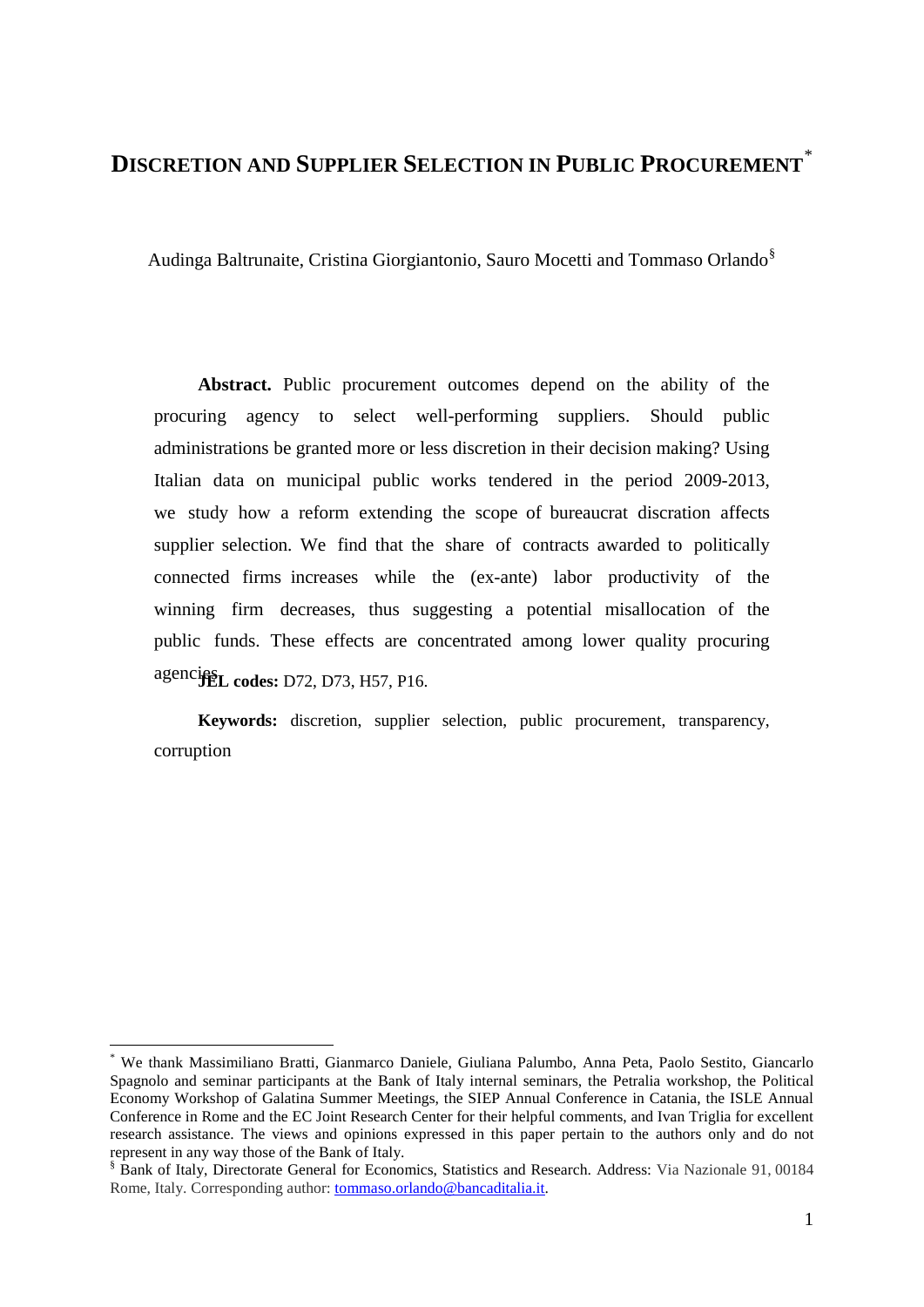# **1. Introduction**

The criteria by which procuring agencies select their suppliers are a primary element in the design of procurement systems. One important dimension along which these criteria differ is the extent of discretion granted to the procuring agencies, that might range from almost none (as in open competitive auctions) to essentially complete (as in privately-contracted purchases). Open competitive auctions are seen as a powerful tool to avoid corruption, increase transparency and obtain fair prices (OECD, 2016). However, they are more complex and costly to organize than less formal procedures. Moreover, discretion may allow competent procuring agencies to exploit their local expertise in order to guarantee quality dimensions that are difficult to cover by explicit contractual terms. On the empirical side, lack of consensus on the effects of discretion is due to two main reasons. First, information on procurement outcomes may be incomplete along several dimensions (e.g. the quality of the purchased good is usually unobserved), which frustrates any attempt to provide an overall assessment of the effects of discretion. Second, the effectiveness of more discretionary power granted to the procuring agency may crucially depend on its ability and integrity and, more generally, on the quality of the surrounding institutional context.

This paper provides novel empirical evidence on the real effects of bureaucrat discretion. First, unlike other contributions in the literature which study procurement outcomes, we focus on supplier selection. On the one hand, this different perspective provides insights on the effects of public demand on the economic activity in procurement-related industries. Indeed, as a sizeable amount of resources is dedicated to public procurement, public administrations are important buyers in many sectors.<sup>[1](#page-2-0)</sup> If they happen to favor a flow of resources from healthier to less-performing firms, this may lead to a misallocation of public resources and hinder the cleansing of the market. On the other hand, the *ex-ante* characteristics of the winning firms can provide indirect evidence on the quality of the procurement purchases, under a plausible assumption that a less productive firm would produce a worse outcome (in terms of quantity and/or quality) for a given price/quantity of inputs. Second, we study the heterogeneous effects of discretion on supplier selection along several dimensions of the quality of the procuring agency. This is motivated by the idea that discretion is less effective when granted to public administrations that are less qualified, more

<span id="page-2-0"></span>

According to the OECD, about 12% of the GDP is spent in OECD countries on public procurement.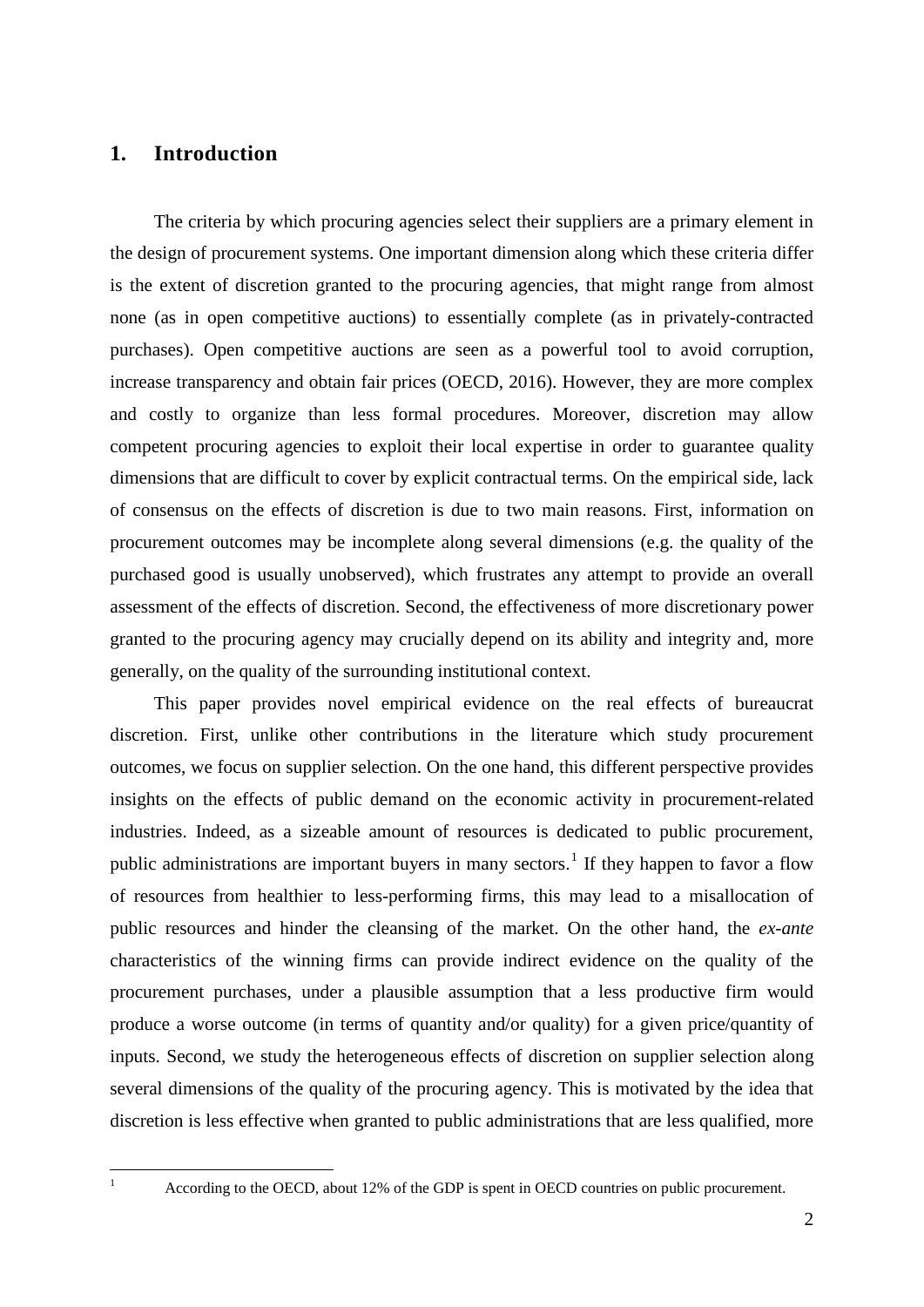opaque and more exposed to the risk of corruption.

To address these (and other related) questions we build a rich and novel dataset combining information on (*i*) public works contracts tendered by Italian municipalities, (*ii*) winning firms' identities and their balance-sheet information and ownership structure and (*iii*) identities of local politicians. The identification strategy exploits the fact that the procurement system is characterized by different degrees of discretion granted to administrations depending on tender size, as measured by the base price, and that a policy reform in 2011 relaxed the obligation to use an open competitive auction above a certain threshold. More specifically, before 2011 the use of discretionary (*negotiated*) procedures was severely restricted for public works with a base price above €500,000; the reform raised this threshold from  $\text{\textsterling}00,000$  to  $\text{\textsterling}$  mln, thus increasing the scope of discretion of procuring agencies.<sup>[2](#page-3-0)</sup> No other substantial changes concerning bureaucrats' discretion were introduced by the reform.

Using a difference-in-differences (DID) empirical strategy we estimate that broader discretion leads to a large increase in the share of procurement contracts awarded to politically connected firms, i.e. those having a local politicians among its administrators or shareholders and to a decrease of winning firms' ex-ante productivity. The results are robust to alternative measures of political connections and productivity and to accounting for strategic manipulation of the tenders' base price by the procuring agencies. These findings suggest that more discretion results, on average, in a potential misallocation of public funds and in a lower ability of the procuring agency to select the most productive firms.

In order to better understand the mechanisms by which discretion induces changes in the awarding of tender contracts, we further study the different stages of the procurement process. We find that discretion leads to a significant drop in the number of participants, while the composition of the bidding firms' pool in terms of the observables does not change. These results show that discretion induces procuring agencies to more often choose politically connected and low-productivity firms from a smaller, but otherwise similar, pool of participants, highlighting a specific distortion in the screening of candidate firms.

The heterogeneity analysis shows that the negative effects of discretion are concentrated in municipalities characterized by a lower institutional quality, which we proxy by a composite indicator based on measures of corruption risk at the local level, the level of

<span id="page-3-0"></span><sup>&</sup>lt;sup>2</sup> Moreover, we note that the Italian law does not completely forbid the use of negotiated procedures over the base price threshold: they are indeed allowed under specific conditions (see Section 2 for details). Similarly, the use of such procedures is not completely unrestricted under the threshold. In practice, our data show that the use of negotiations in procurement procedures below the threshold is substantially more frequent than above it.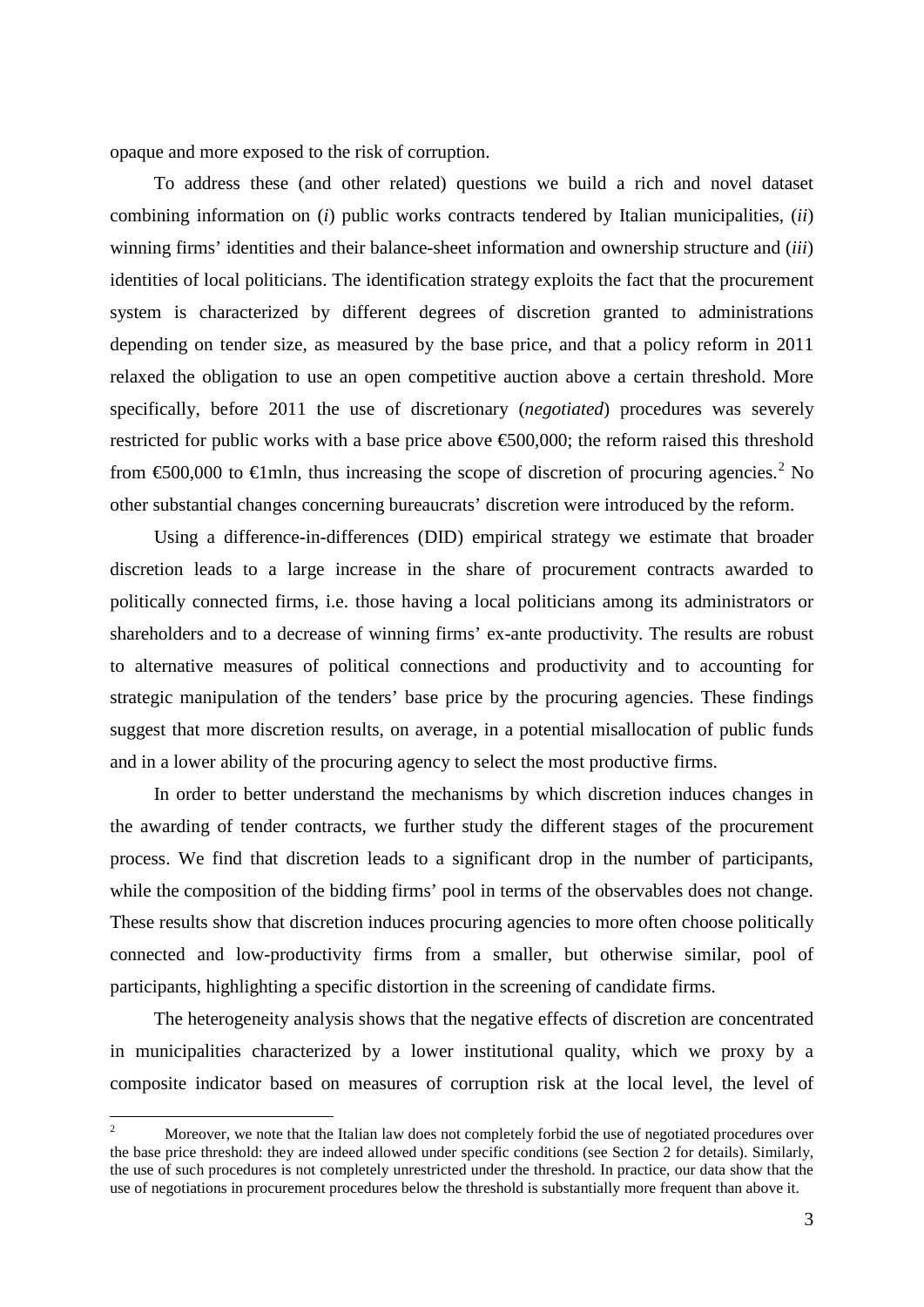education of politicians and public officials and the (pre-reform) degree of transparency of the procuring agency (i.e. existence of information on the execution stage). These results suggest that the lack of competence may prevent local procuring agencies from exploiting potential benefits of discretion. Moreover, discretion effects appear to be adverse primarily in more opaque and corrupt environments, in which special interests are more likely to capture public officials intending to pursue private benefits in conflict with public interests.

Finally, we document the absence of information regarding the actual implementation of the project (e.g., cost overruns) for a large number of tenders. Most importantly, we show that higher discretion results in lower transparency. This result is in sharp contrast with the guidelines of the international institutions on public procurement recommending that more discretion to procuring agency should be accompanied by stronger accountability.

This paper contributes to a well-established literature on the trade-off between rules and discretion in public procurement. On the one hand, competitive procedures are often standard in conducting procurement, because of their potential to drive efficiencies, fight corruption and ensure competition (OECD, 2016). Indeed, evidence from countries with high levels of perceived corruption documents a negative relationship between bureaucrat discretion and procurement outcomes. Di Tella and Schargrodsky (2003) show that limiting bureaucrat discretion in Argentinian procurement improves price rebates. Palguta and Pertold (2017) show that an increase in discretion in the Czech Republic leads to manipulation of base prices and to more tenders awarded to "anonymous" firms. On the other hand, procedures which delegate higher decision making power to local public agencies may be desirable when projects' management are particularly complex (Bajari et al., 2008); when important quality dimensions are not sufficiently guaranteed by contractual terms (Manelli and Vincent, 1995); to encourage public officials to acquire relevant information (Aghion and Tirole, 1997); to sustain reputational mechanisms and long-term relationships (Spagnolo, 2012; Coviello et al., 2018). Our contribution with respect to these studies is twofold. First, we provide firm-level evidence on the selection of suppliers rather than tender-level outcomes. Namely, we focus on firms' productivity and a precise measure of political connection.<sup>[3](#page-4-0)</sup> The former variable provides insights on the efficiency of the selection process (and indirect evidence on the

<span id="page-4-0"></span><sup>&</sup>lt;sup>3</sup> In this respect, our study connects to the literature studying procurement performance of firms with politically involved ownership and administration (in the same spirit as Goldman et al., 2013 and Schoenherr, 2017), and of firms that support politicians by monetary means (see, e.g., Baltrunaite, 2017; Mironov and Zhuravskaya, 2016). More broadly, this paper positions itself within a vast literature on political connections and their impact on other outcomes, such as firm value (e.g., Fisman, 2011), access to credit (e.g., Khwaja and Mian, 2005) and general public sector demand (e.g., Cingano and Pinotti, 2013).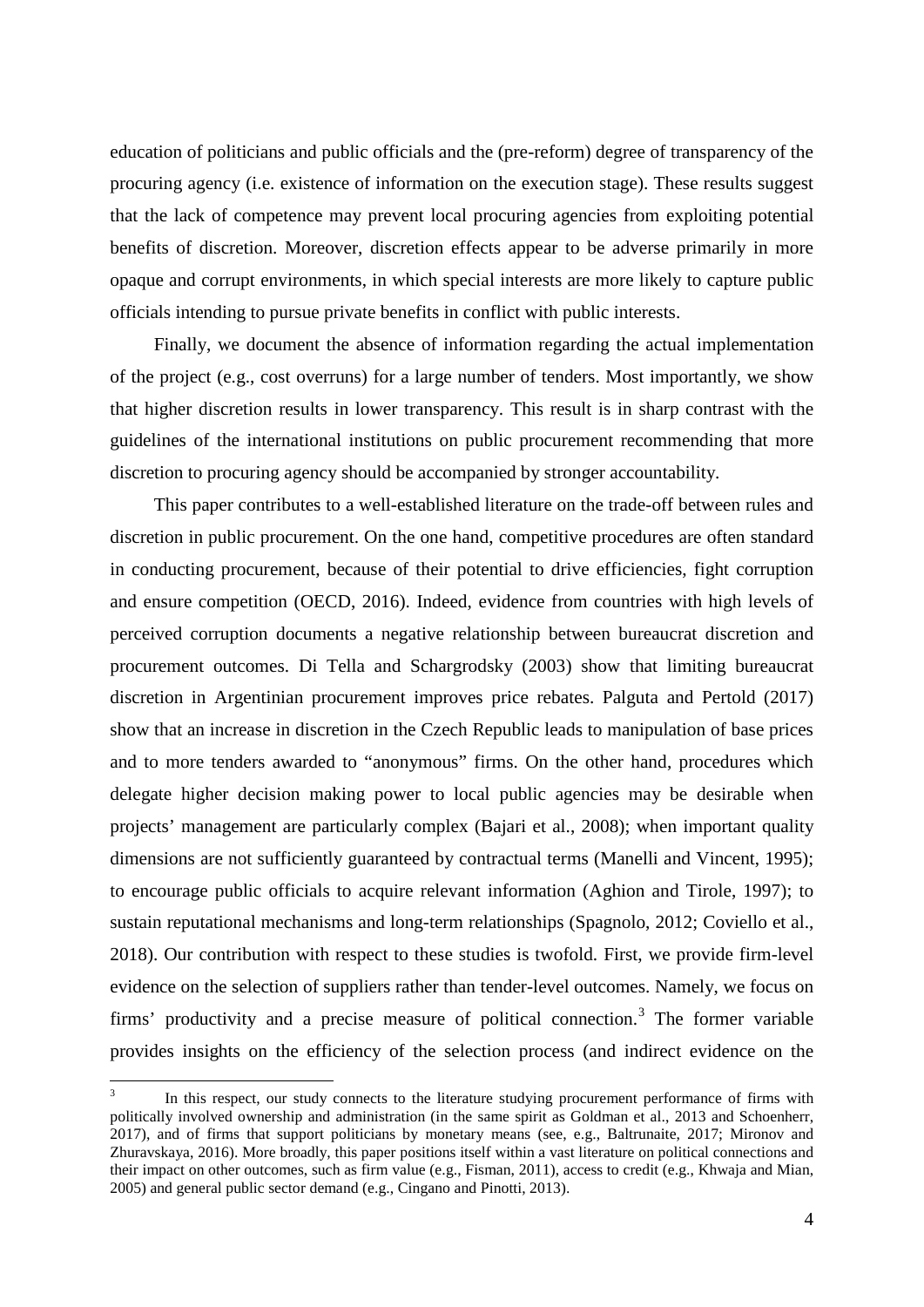quality of the outcome). The latter variable is arguably better suited to capture improper ties and favoritism than other variables, such as localism or firm anonymity, so far used in the literature on the effects of discretion. Second, we argue that the diverging results in the existing literature may be partially explained by the heterogeneity of public agencies and of the environments in which they operate.

Closest to our paper, Coviello et al. (2018) show that discretion is associated with larger chances of repeated wins by the same firm, but appears to have limited effects on *ex-post* execution of public works in Italian municipalities. Our results provide a less optimistic perspective on the effects of discretion on the functioning of procurement procedures and on its aggregate consequences. Indeed, we find that discretion leads to an advantage of politically connected and less efficient firms, this being especially true for local procuring agencies with less qualified governance and in more opaque and corrupt environments.<sup>[4](#page-5-0)</sup> Thus, we also highlight a possible interaction between public sector inefficiencies due to bureaucratic frictions and those due to intentional diversion of resources (i.e., between *passive* and *active waste* as defined in Bandiera et al., 2009).

Last, but not least, our results show that strategic behaviors by public administrations have to be seriously taken into account when dealing with public procurement data. As in Palguta and Pertold (2017), we find evidence of significant manipulation of tender base prices, suggesting that procuring agencies set them strategically to avoid more formal procedures. Moreover, we find that information on execution outcomes are oftentimes not reported, and this lack of transparency worsens when discretion grows. This information manipulation constitutes another example of strategic response by public administrations to changes in the institutional set-up.

The rest of the paper is organized as follows. Section 2 presents the Italian institutional setting. Sections 3 and 4 describe the data and the empirical strategy, respectively. Sections 5 shows the main findings, as well as a sensitivity analysis and a wide set of additional results. Section 6 concludes the paper.

# **2. The Italian Regulatory Framework**

<span id="page-5-0"></span>We also note that our results confirm those by Coviello et al. (2018) when the same variables are examined. Indeed, though we use a different empirical strategy – exploiting time variation of the threshold induced by the reform instead of a (cross-section) regression discontinuity design around the threshold – and a broader set of public works sectors, we find broadly comparable results in terms of localism of the winning firms and cost overruns.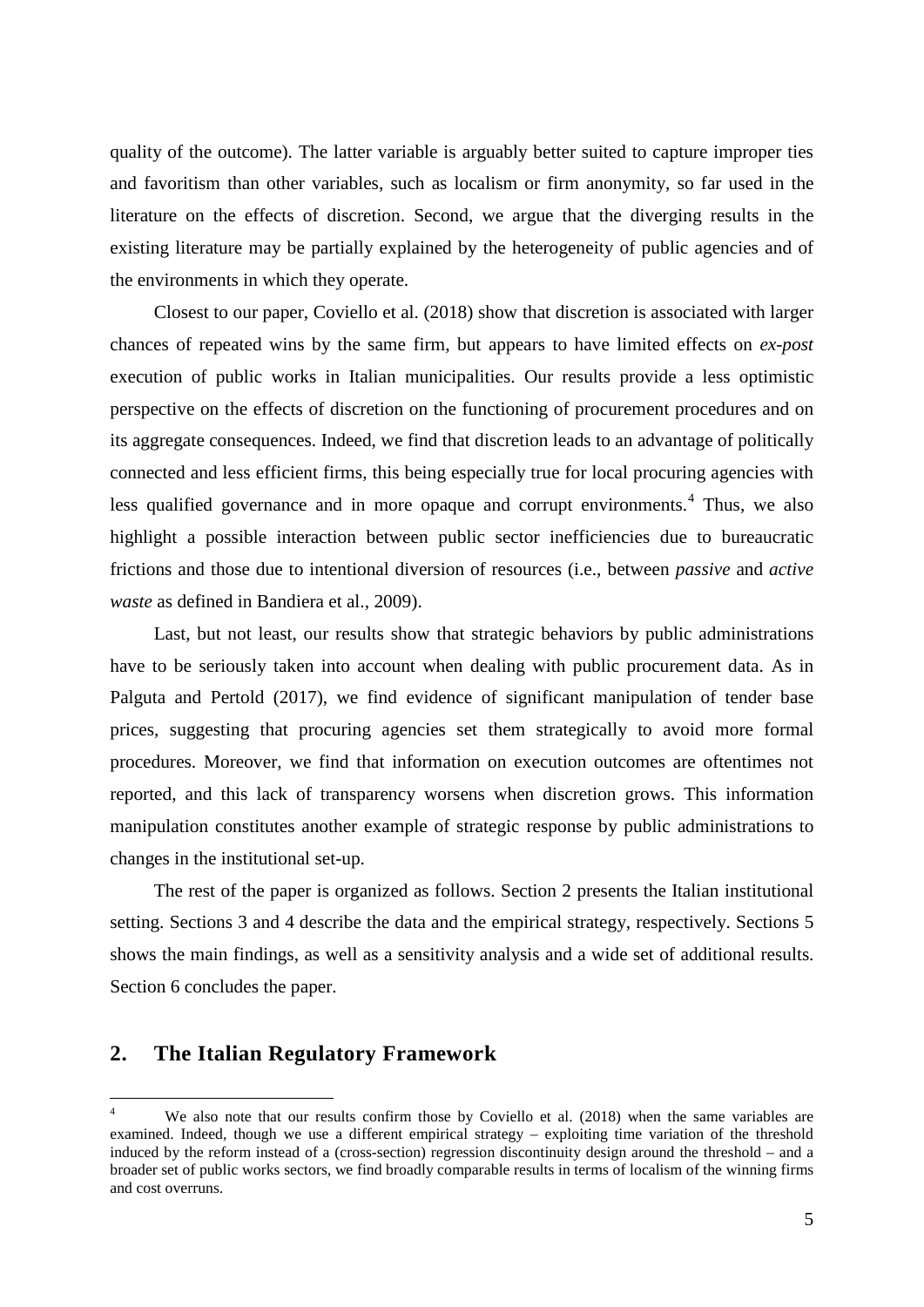The Italian regulatory framework, which enforces the principles of publicity, transparency and equal treatment in the selection of private contractors, identifies three main types of procedures for awarding public works: open procedures, restricted procedures and negotiated procedures. [5](#page-6-0)

Open procedures and restricted procedures are ordinary procedures for the assignment of public contracts. Both are characterized by limited discretionary powers for administrations in the selection of contractors. They presume the administration is capable of defining, accurately and from the outset, the subject of the contract and the relevant technical specifications, so that bidders may immediately submit definite, non-renegotiable offers. In *open procedures* the procuring agency publishes a contract notice containing, among other things, an accurate description of the subject of the contract. This notice precedes the presentation of the offers by all interested parties and their requisites are verified during the bids' assessment. *Restricted procedures,* instead, start with a pre-qualification phase in which requisites are verified to identify the suppliers which are invited to a subsequent bidding phase.

*Negotiated procedures*, on the contrary, are characterized by significant discretionary powers for the administration as the procuring agency consults potential suppliers and negotiates the contract conditions with one or more of them. As negotiated procedures depart from the general principle of no bid renegotiation, they are considered exceptional and are admissible only when specific conditions apply (chiefly those related to urgency or lack of appropriate offers or applicants), or for tenders below the established base price threshold (Decarolis and Giorgiantonio, 2015). [6](#page-6-1)

This paper exploits a reform that took place in July 2011 with the primary aim of accelerating the awarding of public works. The reform raised the base price threshold below which procuring agencies can use negotiated procedures from  $\epsilon$ 500,000 to  $\epsilon$ 1mln.<sup>[7](#page-6-2)</sup> The

<span id="page-6-0"></span> <sup>5</sup> The regulatory framework disciplines another award procedure, the competitive dialogue. In our analysis we do not consider this procedure because it is very uncommon.

<span id="page-6-1"></span>Under any of these procedures the "lowest price" criterion or "most economically advantageous tender" criterion can be used to award the tender contract. According to the former, the firm offering the lowest price is awarded the contract, provided that this price is not judged to be anomalous by the public administration. According to the latter, not only price, but a range of other parameters specified in the contract notice are assessed (e.g. the quality of the work or the time for completion). For more details see Decarolis and Giorgiantonio (2014).

<span id="page-6-2"></span>See Article 4 of Law Decree no. 70/2011, converted into Law no. 106/2011, which modified Article 122(7) of the Legislative Decree no. 163/2006 (the main source of public procurement regulation in the period analyzed in this paper).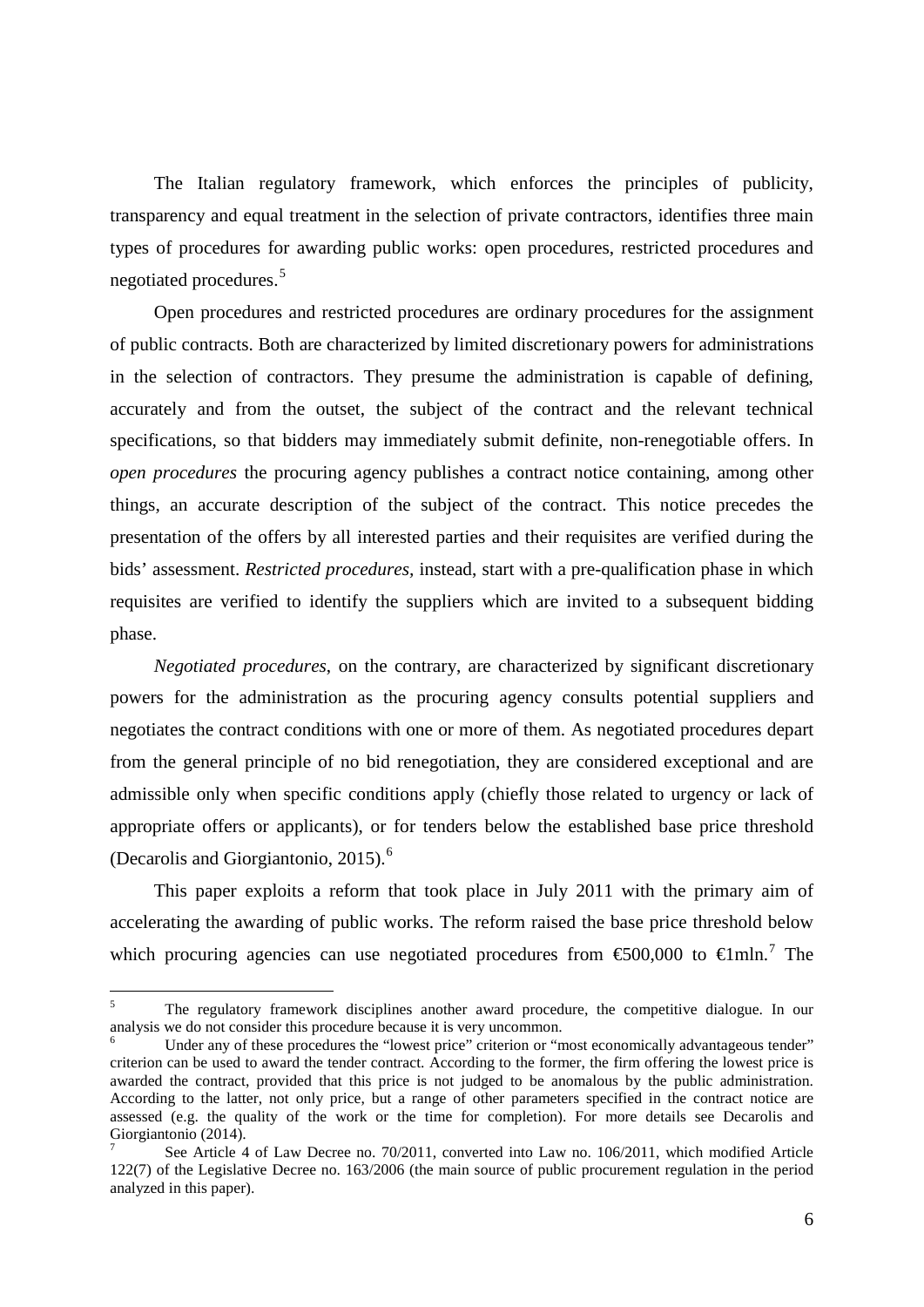reform also establishes that for public contracts between  $\text{\textsterling}100,000$  and  $\text{\textsterling}500,000$  the administration had to consult at least five economic operators (as in the period preceding the reform), while for contracts between €500,000 and €1mln the administration had to consult at least ten economic operators. Therefore, the reform arguably led to more discretion being granted to procuring agencies in the selection of suppliers.

In order to regulate potential conflict of interest, the Italian Law stipulates the cases in which contemporaneously holding positions in private firms and public sector offices leads to incompatibility with tendering. If the procuring agency is a municipality, the winning supplier must declare that it is not involved in any situation that is likely to entail conflicts of interest with the municipality and the public interests pursued by the municipality. In particular, the role of owner, administrator or legal representative of a firm awarded the tender contracts is not compatible with the office of mayor or municipal council member of the same municipality.<sup>[8](#page-7-0)</sup>

# **3. Data and Variables**

The analysis relies on several sources of information. First, we use a rich dataset, built and managed by Telemat, containing data on all public works contracts tendered by Italian municipalities in the period  $2009-2013$  $2009-2013$  $2009-2013$ .<sup>9</sup> It contains information on main tender characteristics: the name of procuring municipality/agency, the tender date, the type and the description of public works to be procured and the base price.<sup>[10](#page-7-2)</sup> Moreover, the dataset contains information on tender outcomes, i.e., the name of the firm to which the contract is awarded (henceforth "the winner"), its address and the winning rebate. In addition, we retrieve information on non-winning participants from non-digitized documentation provided by Telemat. We complement these data with information on public works' execution stage, provided by the Italian Anti-corruption Authority (ANAC).

Second, we obtain information on firm characteristics from two databases provided by, respectively, the Cerved Group and the Italian Chambers of Commerce. The former is the Company Accounts Data System (CADS) and contains identity details (name, sector of

<span id="page-7-1"></span>

<span id="page-7-0"></span>See Article 63(2) of the Legislative Decree no. 267/2000.<br>The period of the analysis is restricted to these dates in order to avoid possibly confounding effects due to other legislative changes prior to 2009 and after 2013.

<span id="page-7-2"></span>The official classification of public works distinguishes among 13 OG categories for general works (e.g., civic and industrial buildings; roads, railways and bridges; dams, etc.) and 35 OS categories for specialized works (e.g., ground works; demolition; waste disposal plants; etc.).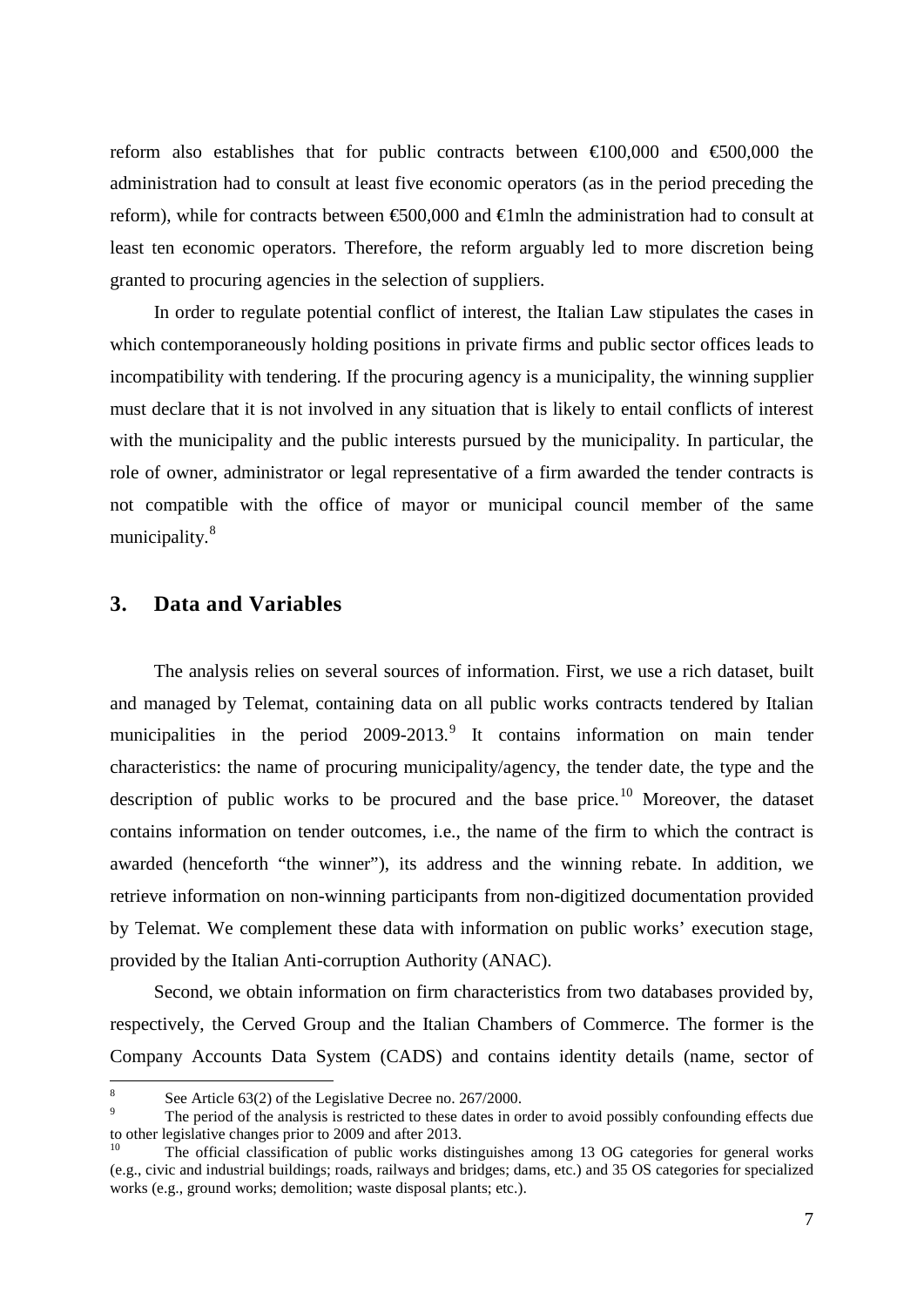activity and location of headquarters) as well as information from balance sheets and income statements of Italian limited-liability companies. Around 940,000 firms are recorded, on average, in each year of the period under analysis. The second database (Infocamere) lists the identity of firms' administrators and shareholders (up to the fourth tier of ownership). Around 2,450,000 distinct individuals are identified as administrators and 6,230,000 as shareholders for the entire 2009-2013 period.

Finally, information on local politicians comes from the Registry of Local Administrators managed by the Italian Ministry of the Interior. It covers between 115,000 and 135,000 individuals per year, holding any municipal office, both elected (mayors and *consiglieri*, i.e. members of the municipal council) and appointed (*assessori*, i.e. members of the executive committee).

Our dataset is built by combining information from these sources. First, we merge information on the identity of firms' administrators and shareholders with that on the identity of local politicians. This allows us to construct a year-specific measure of each firm's political connections, defined as follows: for each firm  $i$  and each year  $t$ , we say that  $i$  is politically connected at  $t$  if at least one of the administrators or shareholders of  $i$  is recorded as a local politician in year  $t$  or in any year prior to  $t$ .

In our main analysis, we consider tenders with base price between  $\epsilon 200,000$  and €800,000 and whose winner can be identified on the basis of the winner's name or through the identification code. The former restriction is implemented in order to obtain a symmetric interval around the  $\epsilon$ 600,000 threshold affected by the reform. The resulting sample contains 9,079 tender procedures. We then associate each procedure with the information on winning firms, including their political connections and other firm-level variables.

Table 1 shows the main descriptive statistics for all variables included in the empirical analysis. Overall, there is a marked increase in the share of negotiated procedures above the €500,000 threshold. About 8% of winners are politically connected in the year the contract is awarded to them; the fraction of connected winner increases after the reform, primarily among tenders above the threshold. In contrast, firms' labor productivity (and total factor productivity) decrease above the threshold (against an increase below the threshold).

[Table 1 here]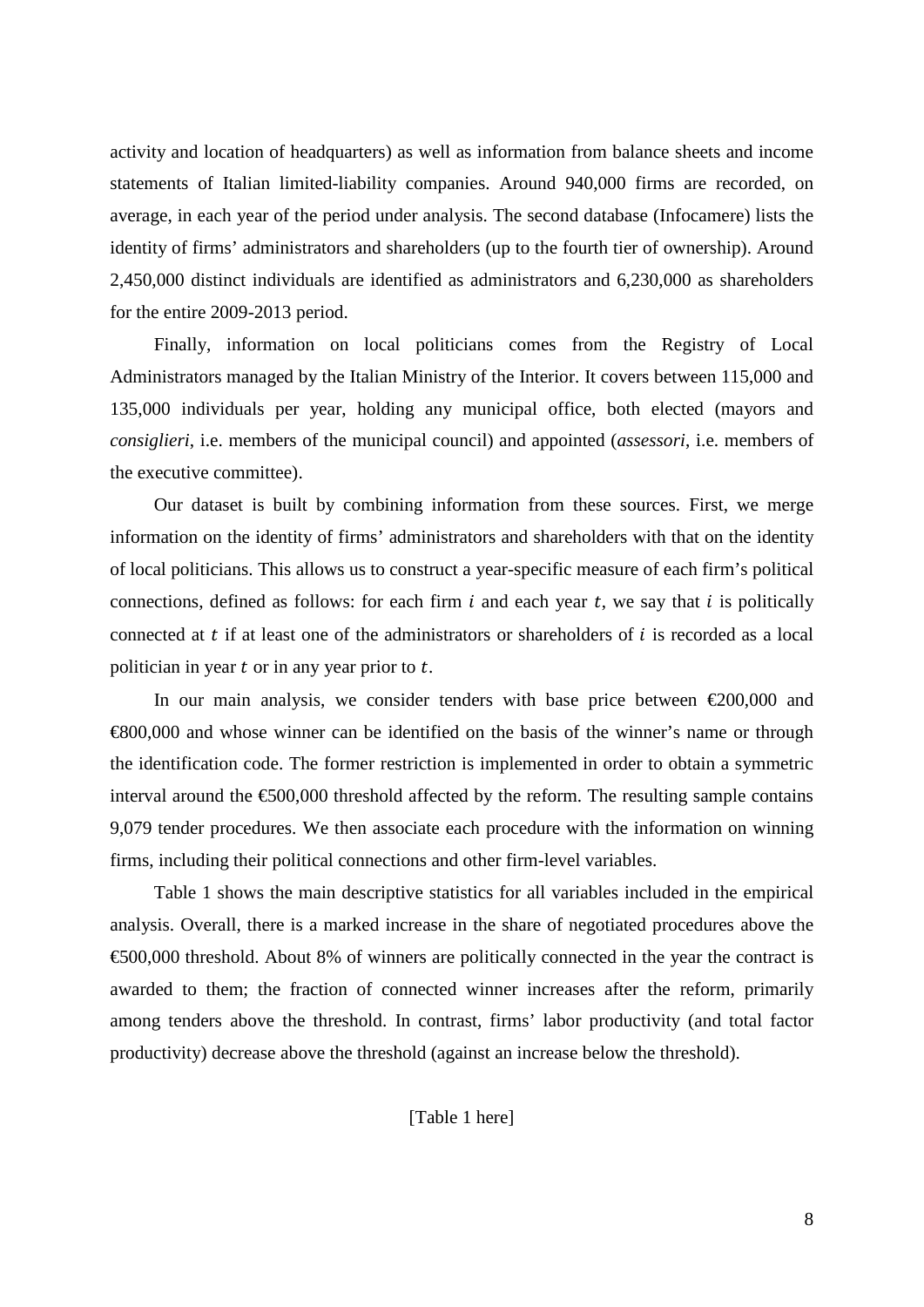# **4. Empirical Strategy**

We analyze whether and how the reform extending the scope of bureaucrat discretion affects the characteristics of the winning firm. In our empirical analysis we run tender-level regressions using information on public works procured by Italian municipalities in the period 2009-2013. As explained in Section 3, for each tender we observe, among other variables, the characteristics of the contract and of the winning firm (our dependent variables), the base price (to distinguish between tenders affected and unaffected by the reform) and the date of the tender (to distinguish between the periods before and after the reform). We use a DID estimation to compare the change in the outcome variable for tenders above and below the threshold of  $\epsilon$ 500,000, before and after the reform of 2011. Formally, we estimate the following linear model:

$$
Y_{imt} = \alpha + \beta_A ABOVE_i + \beta_P POST_t + \gamma ABOVE_i \times POST_t + \delta'X_{imt} + \varepsilon_{imt}
$$

where  $Y_{imt}$  is the outcome variable for procedure *i* in municipality *m* at time *t*; *ABOVE<sub>i</sub>* is an indicator for procedures with a base price above  $\epsilon$ 500,000; POST<sub>t</sub> is an indicator for procedures executed after the introduction of the reform<sup>[11](#page-9-0)</sup>;  $ABOVE_i \times POST_t$  is the interaction between the two indicators. The coefficient of interest is  $\gamma$ . We augment the specification with a broad set of controls  $(X_{imt})$  that include indicators for the type of works, the object of the contract, a flexible control function in the base price (fourth-degree polynomial), predetermined winning firm characteristics and the main socio-demographic characteristics of the municipality. We also include sector-specific and province-specific nonparametric time trends to capture, respectively, sector-specific shocks and the local economic cycle.

In our setting, a regression discontinuity design would seem feasible (as in, e.g., Spagnolo, 2012; Coviello and Mariniello, 2014; Coviello et al., 2018). However, the existence of a treatment being a discontinuous function of an assignment variable is not sufficient to justify the validity of a RDD. In our setting, RDD can be invalid if public officials strategically manipulate the base price of the procedure in order to gain (unobserved) benefits.

<span id="page-9-0"></span><sup>&</sup>lt;sup>11</sup> We exclude tenders in the three-month window around the date of the reform. This is done to avoid any potential misclassification of tender procedures as subject to the new rules (e.g., due to incomplete enforcement of the law in the weeks immediately following its approval). We also point out that our results are robust to perturbations of this temporal window.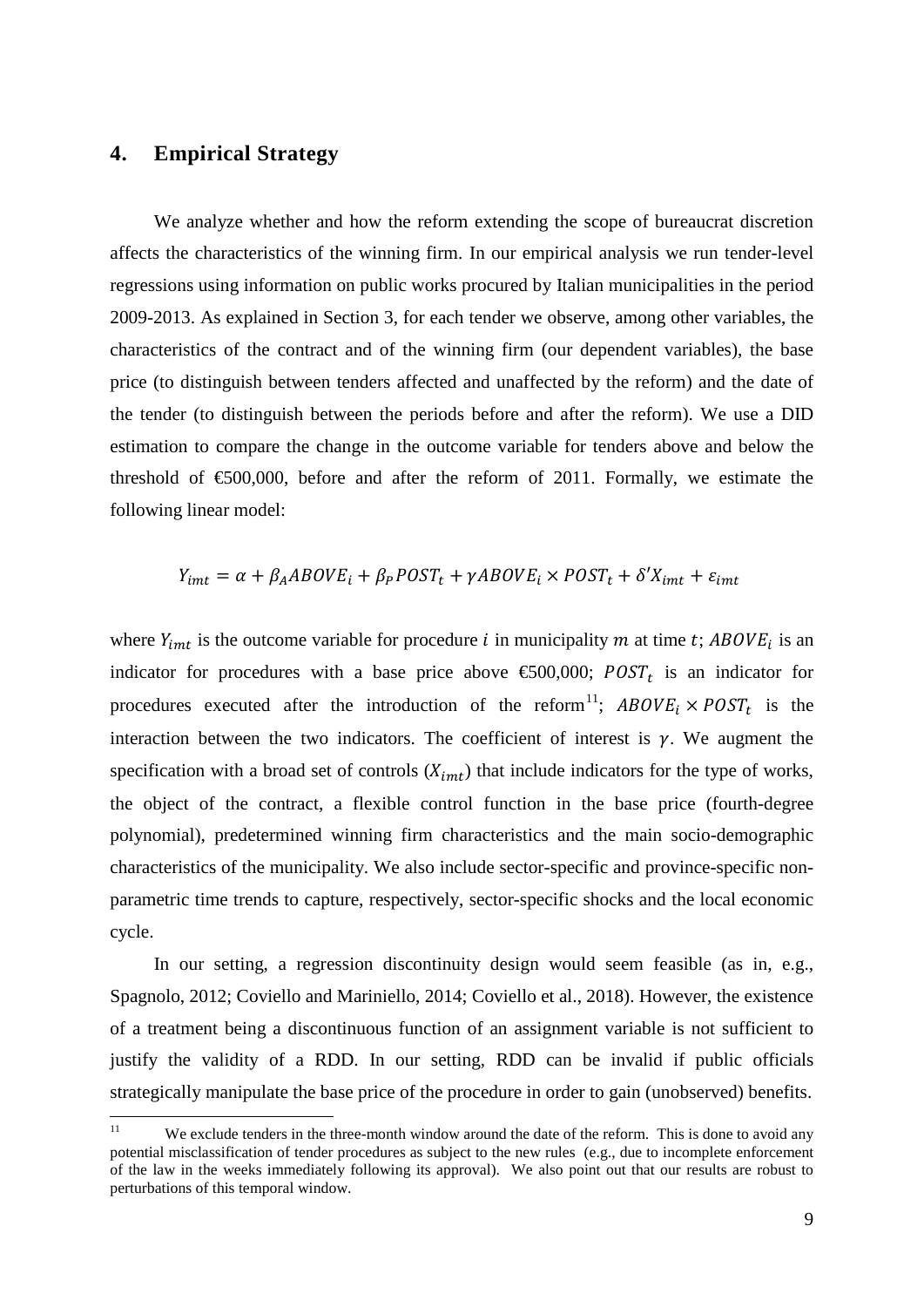To examine the potential presence of strategic behavior of the municipality in setting the base prices, Figure 1 plots the empirical distribution of the base price of public works tendered before and after the reform, with contracts grouped into 300 bins for each period. There is an evident spike below the  $\epsilon$ 600,000 threshold in both periods, though it is substantially larger in the pre-reform period.<sup>[12](#page-10-0)</sup> This reveals that municipalities strategically respond to the discontinuous change in procedural costs across the threshold by manipulating the base price so that it falls below it. In the pre-reform period this presumably is due to bureaucrats' reluctance to use less discretionary open procedures, while in the post-reform period such behavior may be driven by lower administrative costs of (and, possibly, marginally higher discretion in) administering negotiated procedures with five suppliers rather than ten (see Section 2). Moreover, above the threshold the publicity requirements are also higher (Coviello and Mariniello, 2014).

This empirical feature of the data poses serious threats to the application of RDD methods in our setting. Therefore, we base our analysis on DID estimations. They allow us to exploit the full range of data instead of using the observations around the cut-off and, therefore, may be less sensitive to the manipulation of treated and control units. Moreover, observations *above* the cut-off are very sparse. In fact, in Section 5.2 we show that our DID results are robust to tackling issues related to strategic manipulation of the base price around the threshold. Last, but not the least, unlike local methods which deliver local treatment effects, the DID estimates uncover average treatment effects (ATE), which may be easier to interpret from the policy making perspective.

#### [Figure 1 here]

# **5. Results**

We discuss our results in several steps, as follows. First, in Section 5.1. we examine the impact of the reform on the use of negotiated procedures and the characteristics of the winning firm, namely its political connections and (ex-ante) labor productivity. Section 5.2 presents a sensitivity analysis. Section 5.3 aims to disentangle whether our results are driven by a variation in the selection of tender participants or by the screening process among the

<span id="page-10-0"></span><sup>&</sup>lt;sup>12</sup> This pattern is most prevalent among negotiated procedures, while competitive auctions are more smoothly distributed (results available upon request).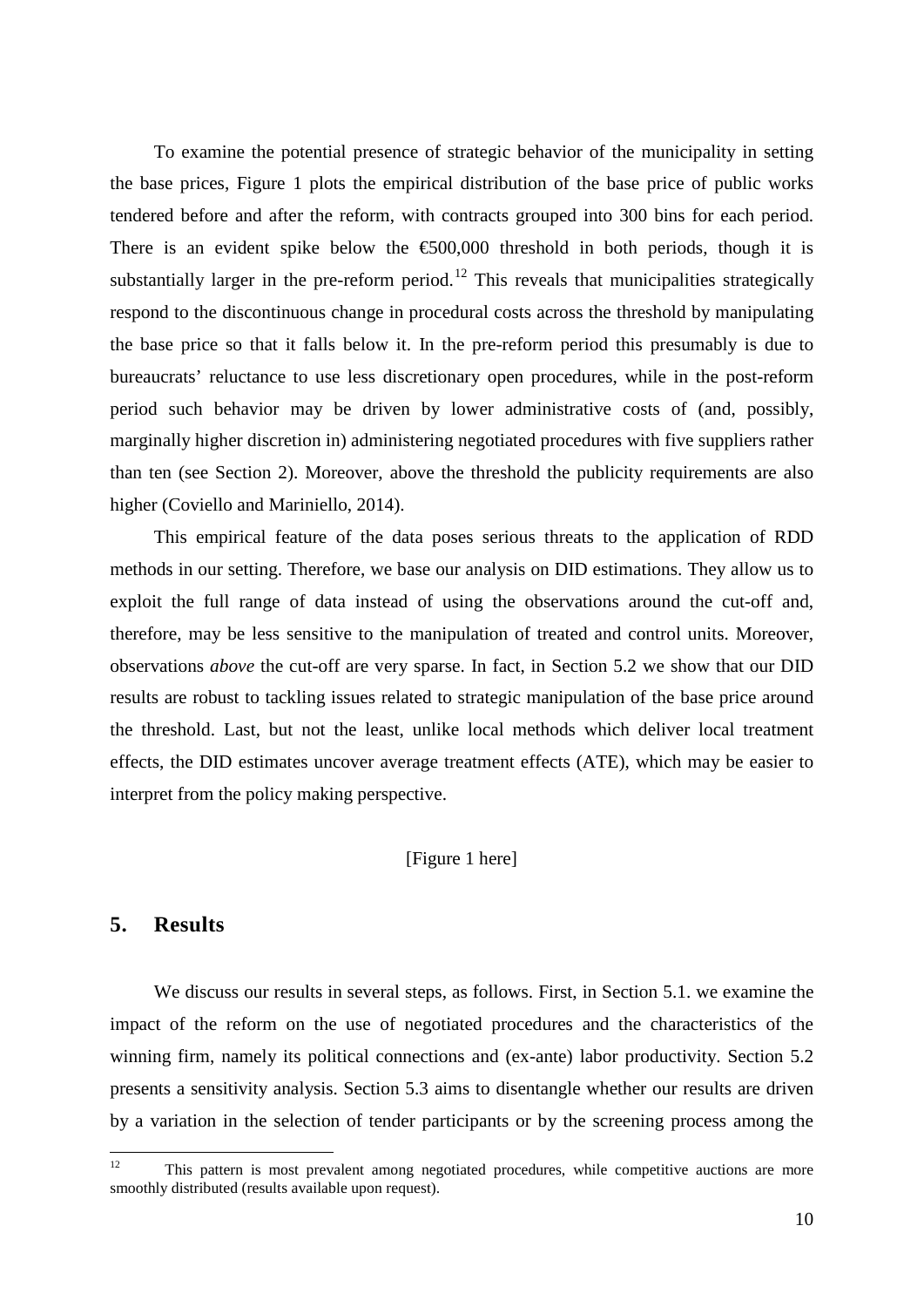pool of participants. We then examine the heterogeneous effects of discretion across municipalities characterized by different quality of the institutional setting in Section 5.4. Finally, we examine whether increased discretion affects variables directly related to the functioning of procurement process (Section 5.5).

#### **5.1 Discretionary procedures and supplier selection**

Table 2 shows the results of DID regressions, based on a linear probability model, with an indicator for contracts awarded using the negotiated procedure as dependent variable. The estimates show that the reform led to a 16 percentage points increase in the use of negotiated procedures. The coefficient is statistically significant and highly stable across specifications, starting with the most parsimonious one in column 1 to the most stringent one in column 5.

### [Table 2 here]

We then examine the impact of the reform on supplier selection. First, we study whether and to what extent discretion is associated to tender contracts awarded to politically connected firms. Table 3 shows the results of DID regressions. The dependent variable is our measure of political connection (see Section 3), i.e. an indicator for whether any of the winning firm's current administrators/shareholders ever held a political office. The point estimates are positive, significant and highly stable across different specifications: they suggest that the reform leads to a 3.6 percentage points increase in the presence of politically connected firms among the winners of tender contracts. This is a sizeable effect, amounting to a roughly 45% increase with respect to the sample mean.

#### [Table 3 here]

Second, we examine the effects of the reform on the (ex-ante) productivity of winning firms (Table 4). The dependent variable is the firm's value added over its wage bill, measured in the year prior to the tender. Negative, statistically significant and stable point estimates imply that increasing bureaucrat discretion leads to awarding tender contracts to firms with lower labor productivity. The magnitude of such decrease accounts for around 9% of the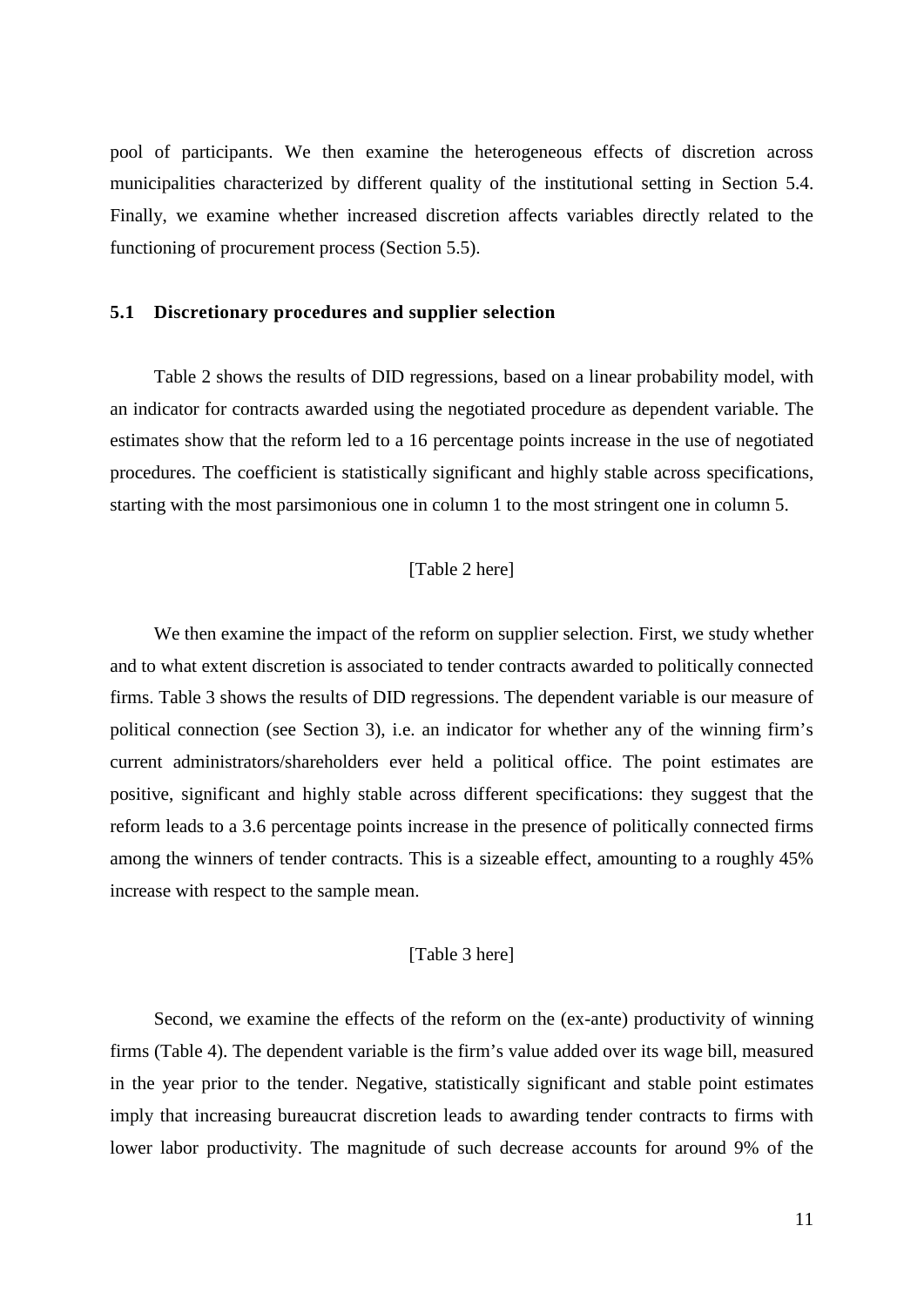dependent variable's sample mean.<sup>[13](#page-12-0)</sup>

#### [Table 4 here]

Overall, this evidence is consistent with patterns of inefficient favoritism: broader discretion in the hands of the public administrations does not only increase the share of tender contracts awarded to politically connected firms, but also induces allocative inefficiencies, as public resources flow to less productive firms.

#### **5.2 Sensitivity analysis**

Table 5 shows that our results are not sensitive to using alternative definitions for the main outcomes of interest.<sup>[14](#page-12-1)</sup> In particular, in column 1 we use an alternative definition of political connections that allows for longer-lasting business-politics relationships: we include in the connected firms' group also these firms that had politicians on the board or among shareholders in the past. To corroborate the evidence on lower productivity, in column 2 we use a measure of total factor productivity, in lieu of labor productivity. The results are unchanged when compared to Tables 3 and 4, respectively.

#### [Table 5 here]

Next, we examine discretion effects on pure *localism* whereby public administrations may favor local firms, for example, in order to promote local employment. To capture localism, in column 3 we use an indicator for the winning firm being located in the same province of the tendering municipality (as in Coviello et al., 2018). The results reveal a positive and significant effect of discretion, which is line with the previous literature. Importantly, the size of the effect is substantially smaller compared to the sample mean, suggesting that localism may only capture one of a broader set of characteristics shared by

<span id="page-12-0"></span> <sup>13</sup> Alternatively, one can directly estimate the effect of the use of negotiated procedure in two-stage estimations, in which the reform is used as an instrument. The results on both political connections and productivity are confirmed. Moreover, the point estimates are significant and larger in magnitude due to the entire effect of the reform being attributed to the use of the negotiated procedures. The results are available upon request.

<span id="page-12-1"></span>In the subsequent analysis we only show estimates from the most stringent regression specification, analogous to the one in column 5 of Tables 2-4 (unless differently specified).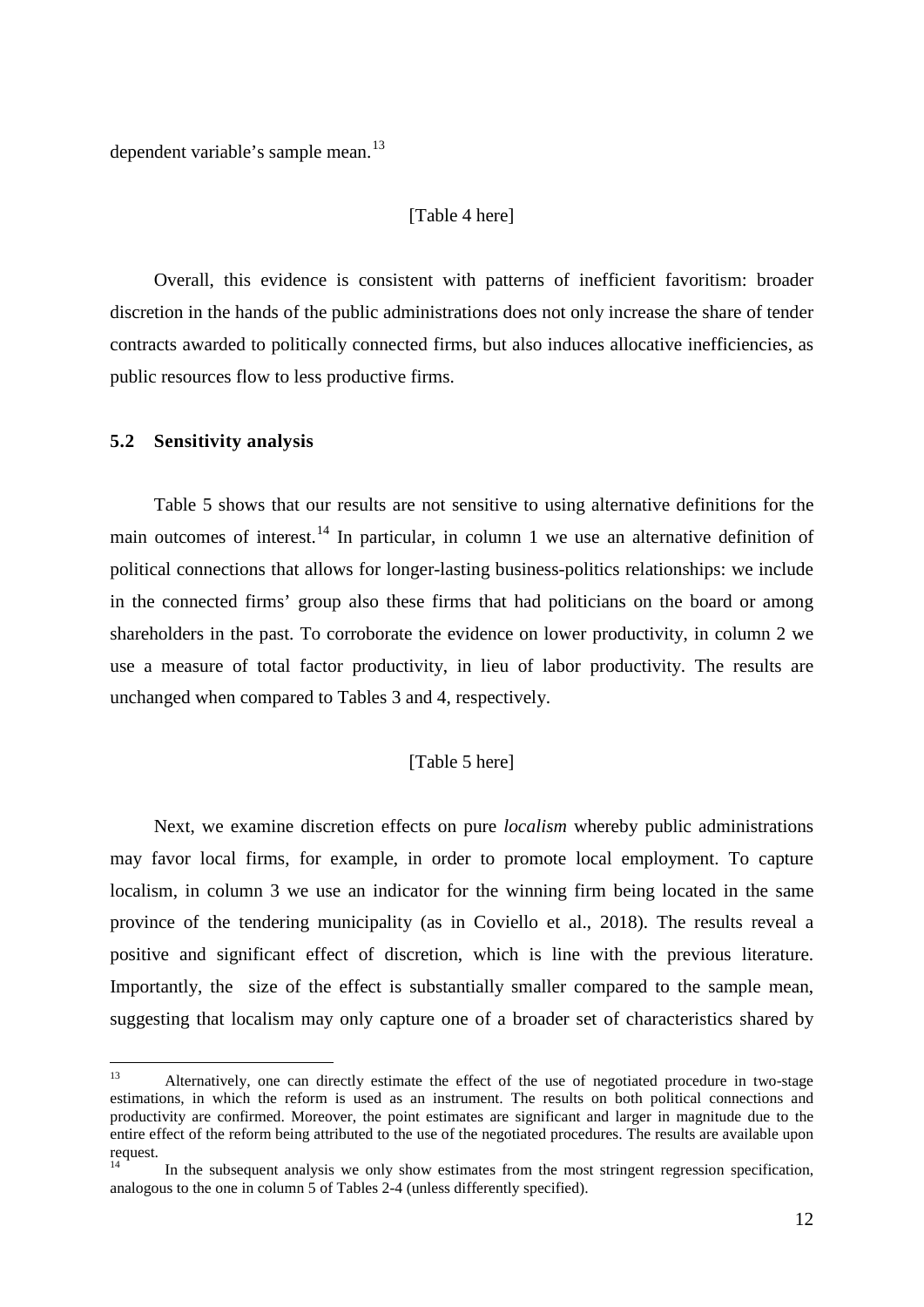politically connected firms. Moreover, we check whether discretion effects on political connections can be explained by the choice of the local *and* politically connected firm. To do so, we include *Local firm* indicator as a (bad) control in regressions of political connections in column 4. The effect of the reform on the presence of the winning firm with politically connected administrators or managers is virtually unchanged with respect to the main results in Table 3 and suggests that these results cannot be accounted for by the covariance between localism and political connections.

We further distinguish between politically aligned connections (i.e., those sharing the same political leaning as the local government) and those who are not, respectively, in columns 5 and 6. As expected, the increase of the share winning firms with political connections is largely driven by political connections characterized by ideological proximity. Finally, in columns 7 and 8 we show that the results on political connections and productivity are confirmed also in stringent regressions specifications with municipality fixed effects.<sup>[15](#page-13-0)</sup>

As discussed in Section 4, there is evidence that public administrations strategically alter the base price of the tender contract in order to fall below the  $\epsilon$ 600,000 threshold.<sup>[16](#page-13-1)</sup> We verify that our results are unaffected by base price manipulation. Similarly to the *donut RDD* approach (Barreca et al., 2011), we exclude observations close to the threshold that are potentially subject to manipulation and replicate regressions for our main dependent variables (Table 6). For easier comparison, column 1 is analogous to column 5 of Tables 3 and 4, respectively, for the variables measuring political connection and labor productivity*.* Columns 2-5 replicate the same regression specification in samples which exclude observations within the symmetric interval around the threshold ranging from  $\pm \epsilon 0.000$  to  $\pm \epsilon 25,000$ . The coefficient estimates are fairly unchanged with respect to the baseline. This suggests that the manipulation is not specifically related to qualitative characteristics of the winning suppliers and is more likely to reflect administrative reasons such as the preference of procuring agencies to use less complex and costly procedures (e.g., because of the lower minimum number of operators they are required to invite in procedures below the cut-off).

<span id="page-13-0"></span><sup>&</sup>lt;sup>15</sup> We note that only municipalities with multiple observations spanning both pre-reform and post-reform period contribute to the identification of the coefficient. Due to the resulting sample selection and the considerable loss of variability in the data (i.e. there are few observations for each municipality), we prefer not to use this specification as the preferred one and keep it in the sensitivity analysis.

<span id="page-13-1"></span>We also point out that manipulation away from the threshold (e.g., because local administrations split large public works in multiple smaller projects so that each single tender falls below the threshold) is unlikely in our setting. First, splitting large public works in multiple (smaller) projects is forbidden by the law. Second, the average base price does not respond to the reform (see Table 1), as one would expect in presence of manipulation. Indeed, Figure 1 shows no shifts in base price density away from the threshold.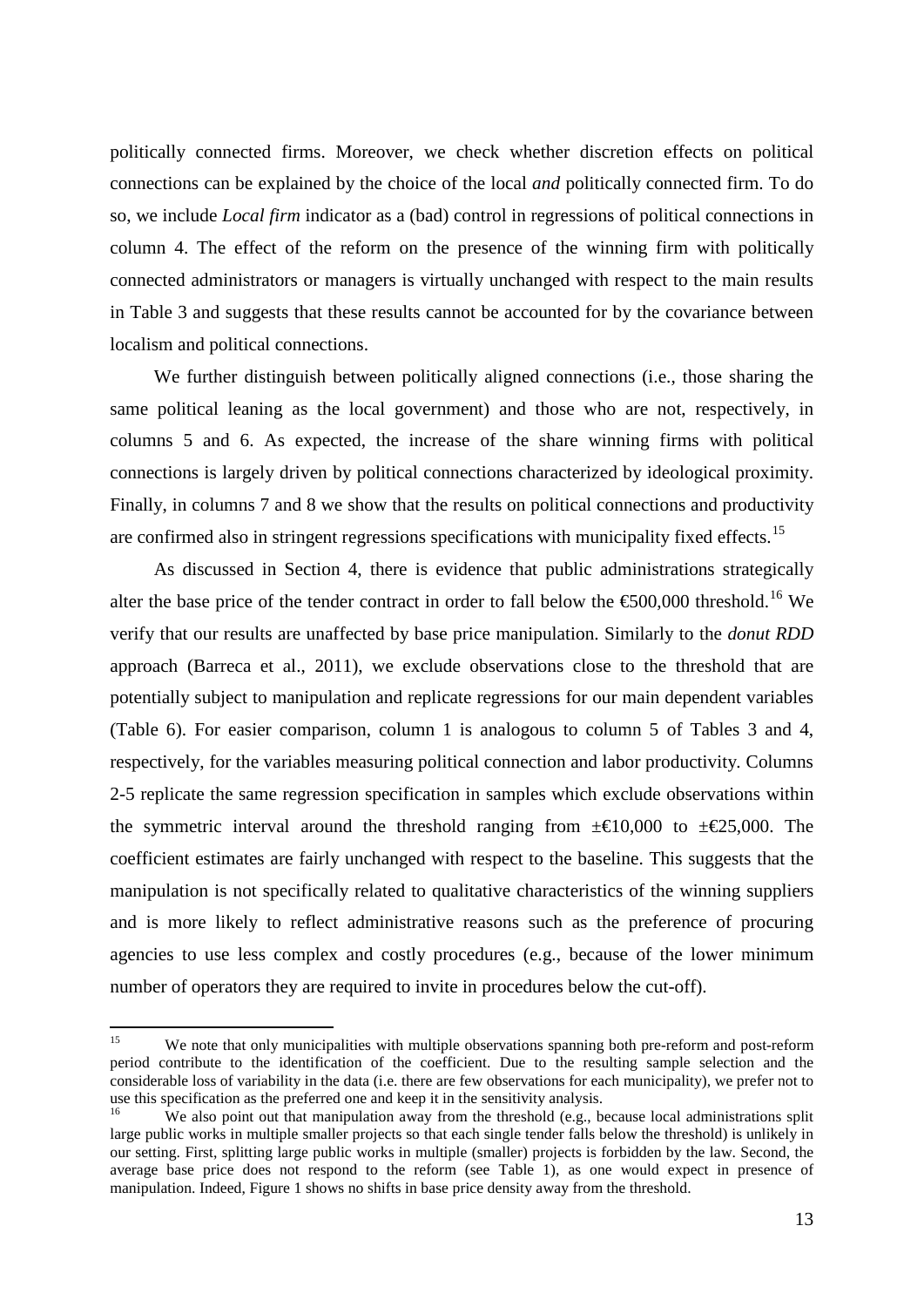#### [Table 6 here]

Next, we make sure that our results are not driven by the sample restrictions implemented to obtain a homogeneous sample (as explained in Section 3). Table 7, columns 1 to 3 replicate the analysis for the main dependent variables using the  $\epsilon$ 500,000 cut-off in the extended sample of public works (i.e., with the base price ranging from  $\epsilon 40,000$  to  $\epsilon$ lmln).<sup>[17](#page-14-0)</sup> The results are qualitatively unchanged. Moreover, we exploit the variation induced by the reform at the €1mln threshold which made the use of the negotiated procedures easier *below* this cut-off, while nothing changed above it. We restrict the sample to tender contracts with the base price higher than €500,000 in order to isolate changes at the latter cut-off and run regression analysis analogous to the ones in Section 5.1. The coefficient of interest in the one on the interaction term  $BELOW_i \times POST_t$ , where  $BELOW_i$  is an indicator for procedures with a base price below  $\in$ Imln and  $POST_t$  is an indicator for procedures executed after the introduction of the reform. Analogous to the results in Section 5.1, column 4 shows that higher discretion lead to a more frequent use of the negotiated procedure below the €1mln cut-off. Furthermore, columns 5 and 6 confirm that the reform resulted in more tender contracts awarded to politically connected and low productivity firms also at this alternative cut-off.

#### [Table 7 here]

The credibility of our difference-in-differences identification strategy crucially relies on the assumption that, in absence of the treatment, the outcome variable for the treated and the control units would have followed parallel paths over time. Table 8 shows that this assumption seems to be fulfilled as there are no changes in the difference between the treated and control units in the two years before the implementation of the reform, while the difference in the main outcome variables (political connections and ex-ante productivity) start to diverge from the year of the reform onwards.

#### [Table 8 here]

<span id="page-14-0"></span> <sup>17</sup> We exclude tenders below the €40,000 threshold because the data for these small contracts are not gathered.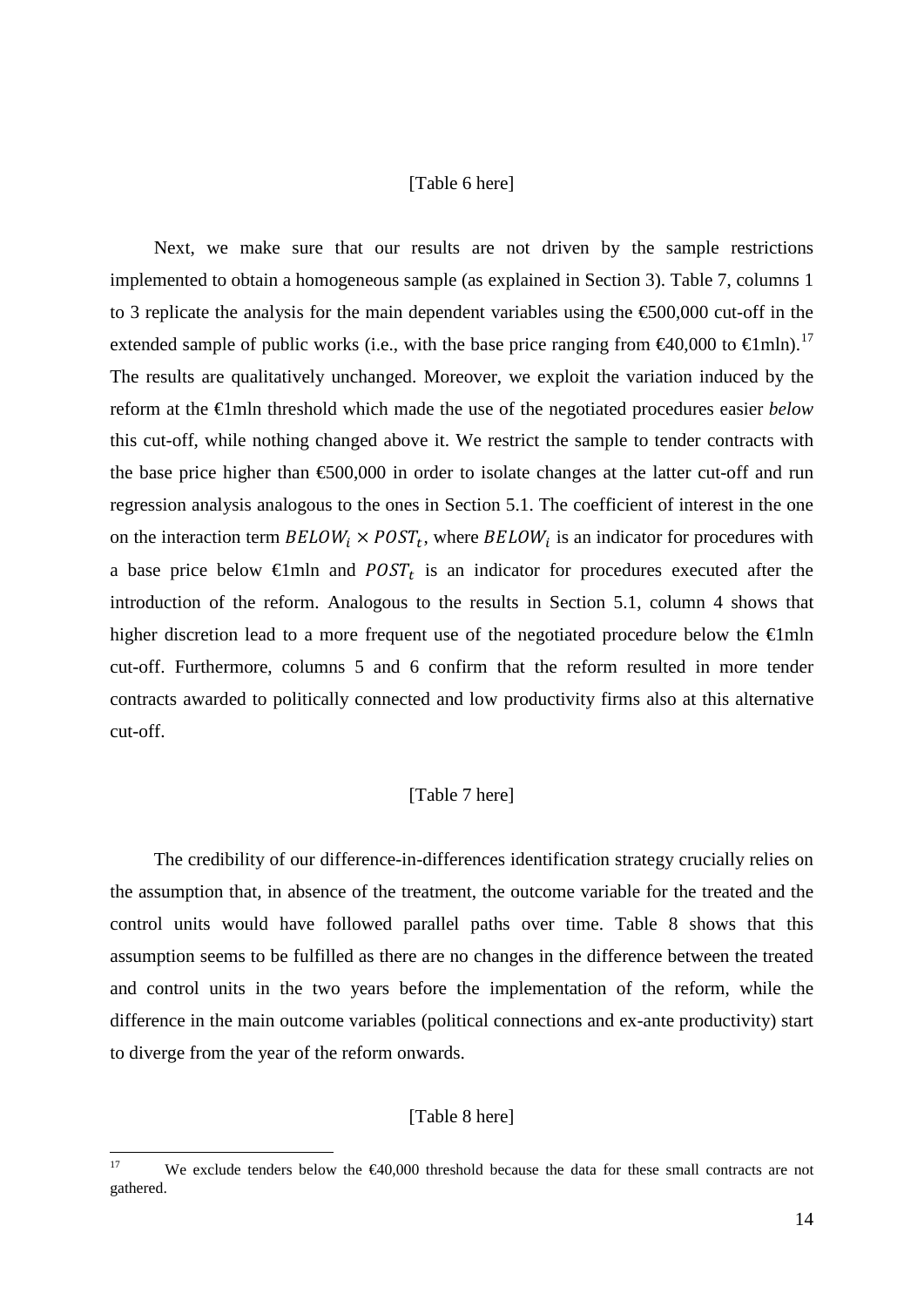#### **5.3 Selection vs. screening of participants**

What is the mechanism behind the observed results? On the one hand, they may be driven by changes in the number and in the composition of tender participants, if bureaucrats use their discretion to invite more politically connected or less productive firms to tender for public works contracts (*selection of participants*). On the other hand, keeping the pool of participants unchanged, a more discretionary regime allows bureaucrats to pick the "desired" winner more easily. In this case, discretion would be used to manipulate competition among tendering firms, to the advantage of politically connected and/or less productive firms (*screening of participants*). We attempt to distinguish between the two mechanisms by analyzing data on all bidding firms.

We exploit documentation on tender awarding to build a novel dataset on the number of tender participants and their identities. Tender award documents are available in PDF format for most completed tenders. The documentation includes information on the winning firm and, possibly, on participating firms as well. We use text analysis tools to search for and extract fiscal codes of tender participants, which then are used to merge firm-level information. The participant-level dataset covers 3,750 tenders. These unique data allow us to study both quantitative and qualitative effects of the reform on firms competing for procurement. Interestingly, the average characteristics of the winning firms are similar those observed in the full sample. Moreover, these data show that winning firms are, on average, more likely to be politically connected and, at the same time, less productive than nonwinning participants.

In column 1 of Table 9, we examine the effects of the reform on the total number of bidders. The coefficient is negative and statistically significant and implies that due to the reform the number of participants goes down by 13 (against the sample average of 42). This is in line with the idea that open auctions with no restrictions on participation lead to more competitive tendering than negotiated procedures.<sup>[18](#page-15-0)</sup>

#### [Table 9 here]

<span id="page-15-0"></span><sup>&</sup>lt;sup>18</sup> While this effect is a mechanical short-run consequence of the change in the administrative setting, in the longer run firms may adapt their bidding strategies to changes in market conditions potentially induced by the reform. Yet, our period of observation does not allow us to study such further adjustments.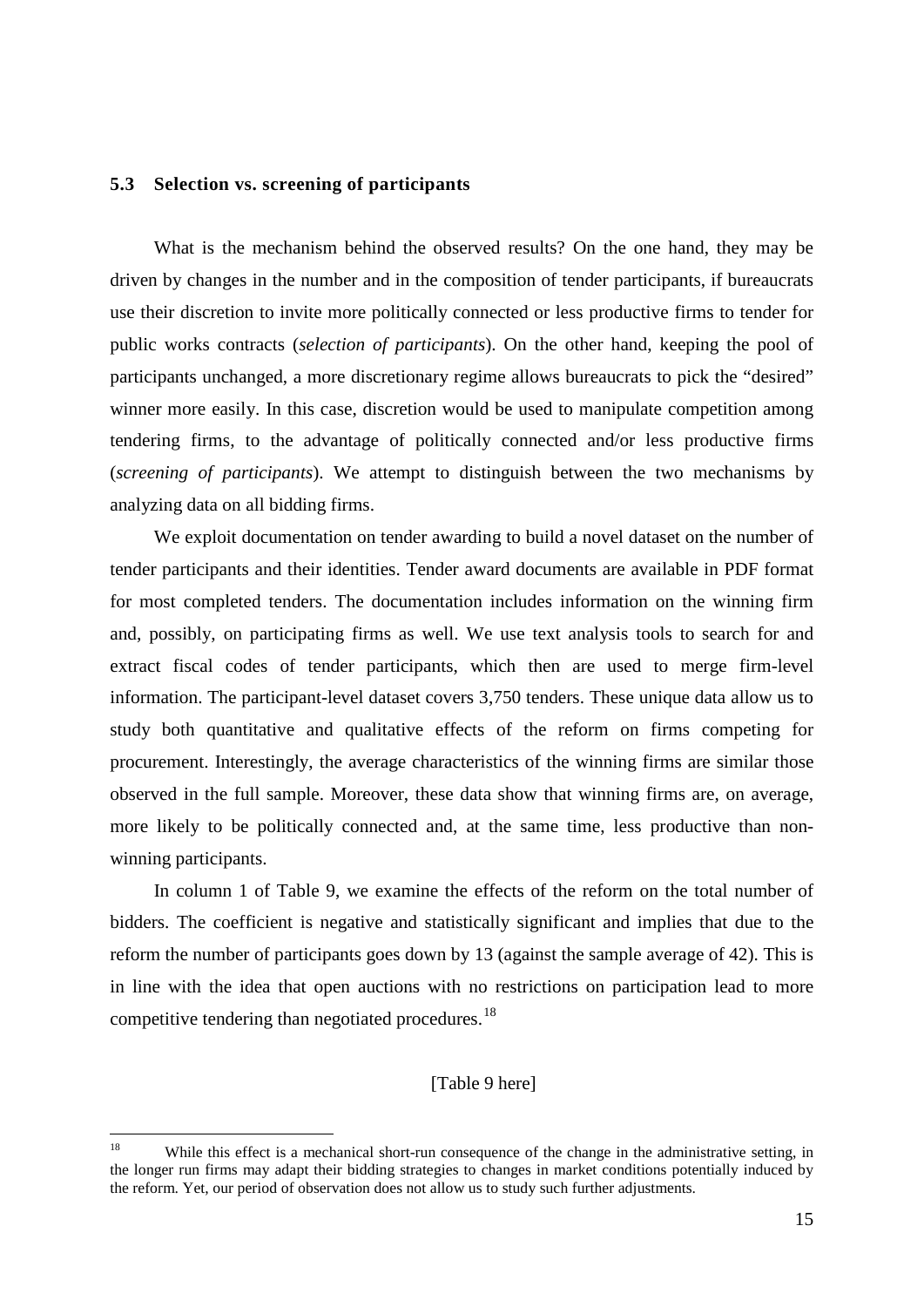In the remaining columns of Table 9 we run firm-level regressions to examine the effects of the reform on the qualitative characteristics of participating and winning firms. The dependent variable in columns 2-4 is the indicator for politically connected winners, while in columns 5-7 the dependent variable is productivity of winning firms. We first examine the overall effect of the reform on the presence of politically connected firms among all tender participants (column 2). The point estimate is positive, yet the effect's size is only a third of that found for winners in Table 3. We then investigate the effect separately for winning and non-winning participants. Column 3 replicates the same regression for tender participants which are awarded tender contracts. The point estimate confirms the effects documented in Section 5.1 and shows that we observe a significant and large positive effect on politically connected winners also in the sub-sample of tenders for which we have information on participating firms: the estimates in column 2 associate the reform with a doubling of the share of connected winners. Column 4 replicates such regression only for tender participants which are not awarded tender contracts. The effect of the reform on the presence of connected firms among non-winning firms is virtually null. A similar pattern is present for productivity measures: our estimates show a 10% decrease in productivity of winning firms, compared to the sub-sample mean, while the productivity of non-winning participants remains unaffected. Therefore, discretion is associated to selection of more politically connected and less efficient firms from a smaller, but otherwise similar, pool of bidders, highlighting a specific distortion in the screening process.

#### **5.4 Heterogeneity analysis**

The main findings of the paper document that discretion leads, on average, to more public works contracts being awarded to politically connected and less productive firms. However, these results might be heterogeneous across different procuring agencies. Indeed, as discussed earlier, the presence of discretion makes expertise, competence and integrity of the local procuring agencies more salient for procurement performance. To study the presence of heterogeneous effects of the reform, we repeat our main empirical exercise splitting the data into subsamples according to characteristics of the local administrations.

In particular, we build a synthetic indicator that combines information from different municipality-level data sources. First, we use an indicator of corruption risk developed by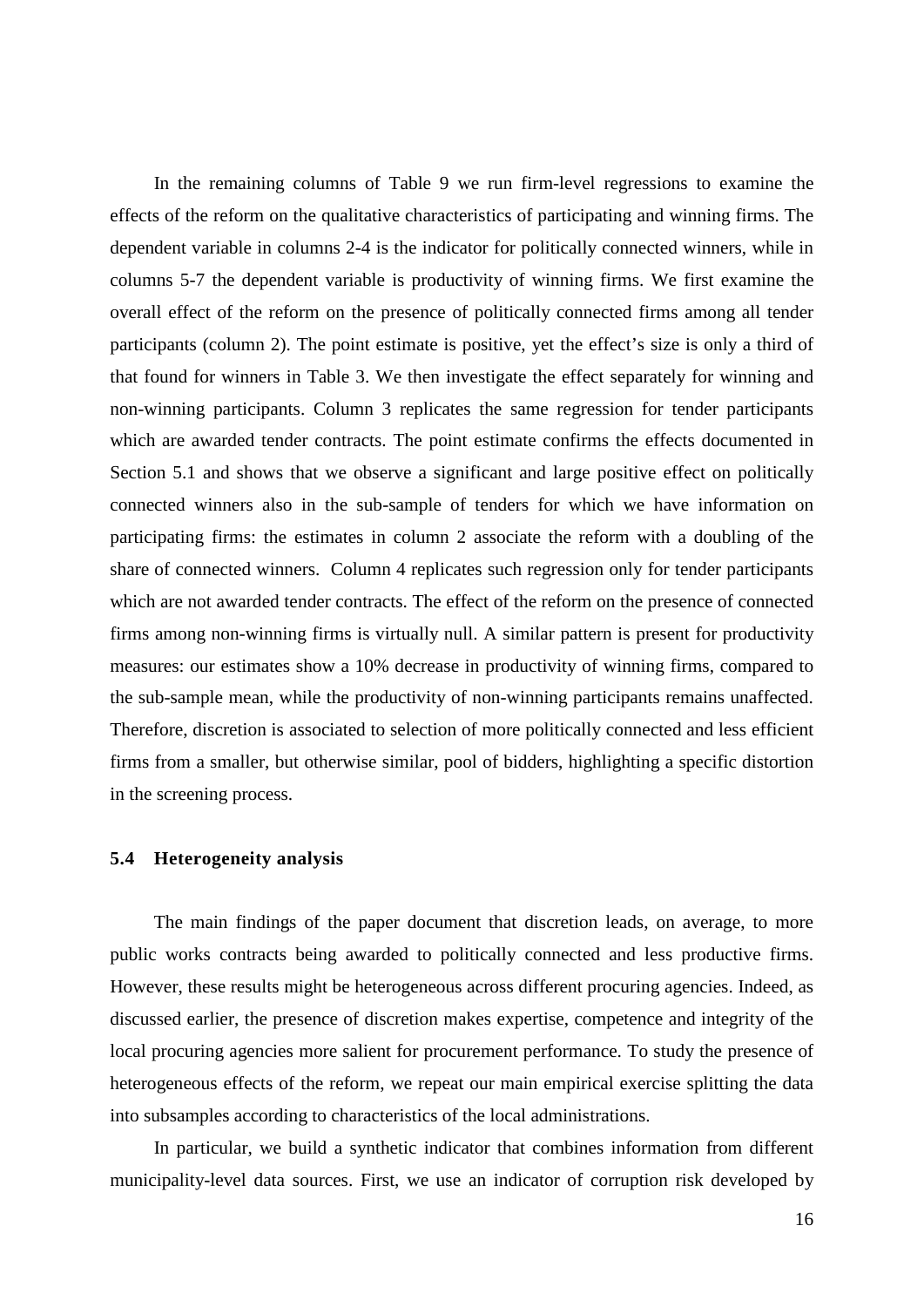Mocetti and Orlando (2017) based on the number of reported crimes against the public administration in the period 2004-2011, on citizens' trust in local public institutions and perceptions of administrations' integrity. Second, we exploit the idea that individual characteristics of local politicians and local public officials may matter for the functioning of public administration and use their education level as a proxy of human capital and competence (e.g., on Italian local politicians see Galasso and Nannicini, 2011). Finally, we use a measure of transparency of public administration, defined as the percentage of tenders for which information on the execution stage is available in the period before the reform. We then rely on a principal component analysis to extract information from these variables. The first principal component explains about 37 percent of the total variance of the underlying variables. Moreover, the composite score is associated with expected signs with each of the input variables (Table 10).

#### [Table 10 here]

We classify as 'high competence' ('low competence') those procedures that are tendered in municipalities whose value of the composite indicator is above (below) the median. We then split the sample into the two groups and replicate the analysis for productivity and political connections in each subsamples in Table 11. Interestingly, we find that discretion is associated with tender contracts being awarded to politically connected and less productive firms mostly in municipalities with low competence. In other words, discretion is more strongly associated with political favoritism and less efficient choice of the winning firm in municipalities with higher risk of corruption in public sector and with lower competence of local politicians and local public bodies.

#### [Table 11 here]

Finally, Table 12 shows that the same pattern is confirmed when we split the sample according to each indicator separately.<sup>[19](#page-17-0)</sup>

<span id="page-17-0"></span><sup>&</sup>lt;sup>19</sup> In unreported evidence we also distinguish between tenders administered by municipalities of different size. The underlying idea is that only larger cities typically possess specialized administrative units devoted to public procurement purchases, which are arguably better equipped with appropriate qualifications and expertise to efficiently manage such procedures. To capture this idea we consider large (small) cities those with more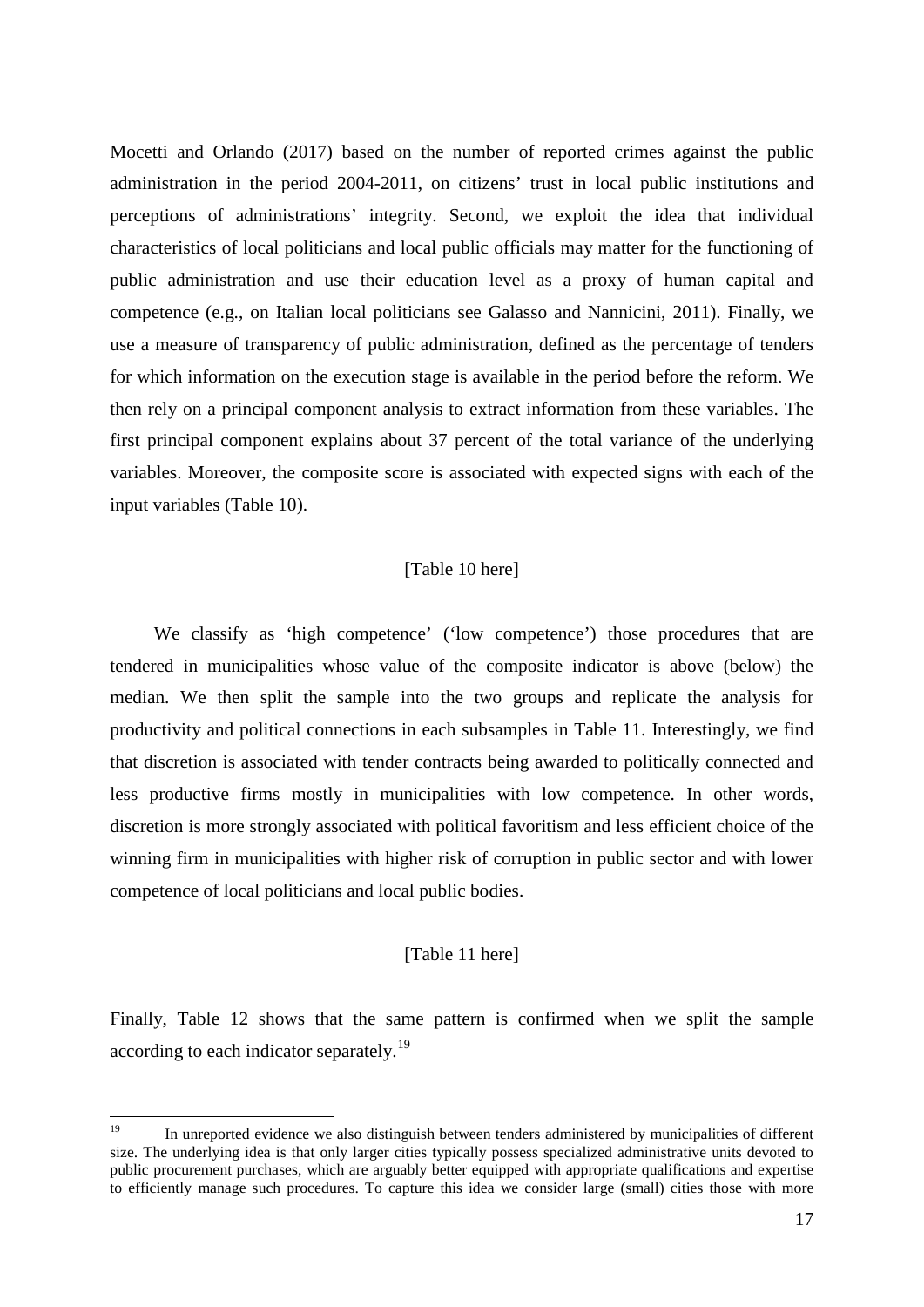#### [Table 12 here]

#### **5.5 Procurement costs and reporting transparency**

Although we document adverse discretion effects on supplier selection, it may be the case that public administrations – and the public opinion – are mostly concerned with final procurement outcomes, such as the prices paid for public works and their quality. Unfortunately, several data limitations make it difficult to fully address this issue. First, information on the quality of the procured works is not available. Second, information on the procurement costs is not clearly interpretable. In particular, our data contains information on *price rebates*, measured as the relative difference between the base price and the award price, and *cost overruns*, measured as the relative difference between the award price and the final total cost of the public work at completion. However, the interpretation of the discretion effects on price rebates may have an ambiguous interpretation: large price reductions might be good for the public administration – whenever this corresponds to more favorable price conditions – or bad – whenever this induces subsequent price renegotiations (Bajari and Tadelis, 2001; Guasch et al., 2008; Decarolis and Palumbo, 2015). Most important, measuring cost overruns does little to mitigate the situation, as numerous administrations dot not report data on the execution stages (this information is available only for 42% of the tenders). Nevertheless, although caution is needed when dealing with these variables, we use these variables as outcomes in our regression analysis. Table 13 shows the results on the impact of discretion on tender prices (Panel A) and extra-costs (Panel B).

#### [Table 13 here]

The results indicate that the impact on price rebates and on cost overruns is virtually zero. However, we abstain from the interpretation of such results as they may reflect strategic behavior of the winning firm (in the former case) or may might suffer from severe sample selection bias due to the limited availability of the dependent variable (in the latter case). At most, these findings indicate that favorable price effects do not compensate for poorer

<u>.</u>

<sup>(</sup>less) than 50,000 residents. In line with the previous findings, the negative effects of discretion are mostly present in smaller (i.e. presumably less competent) municipalities.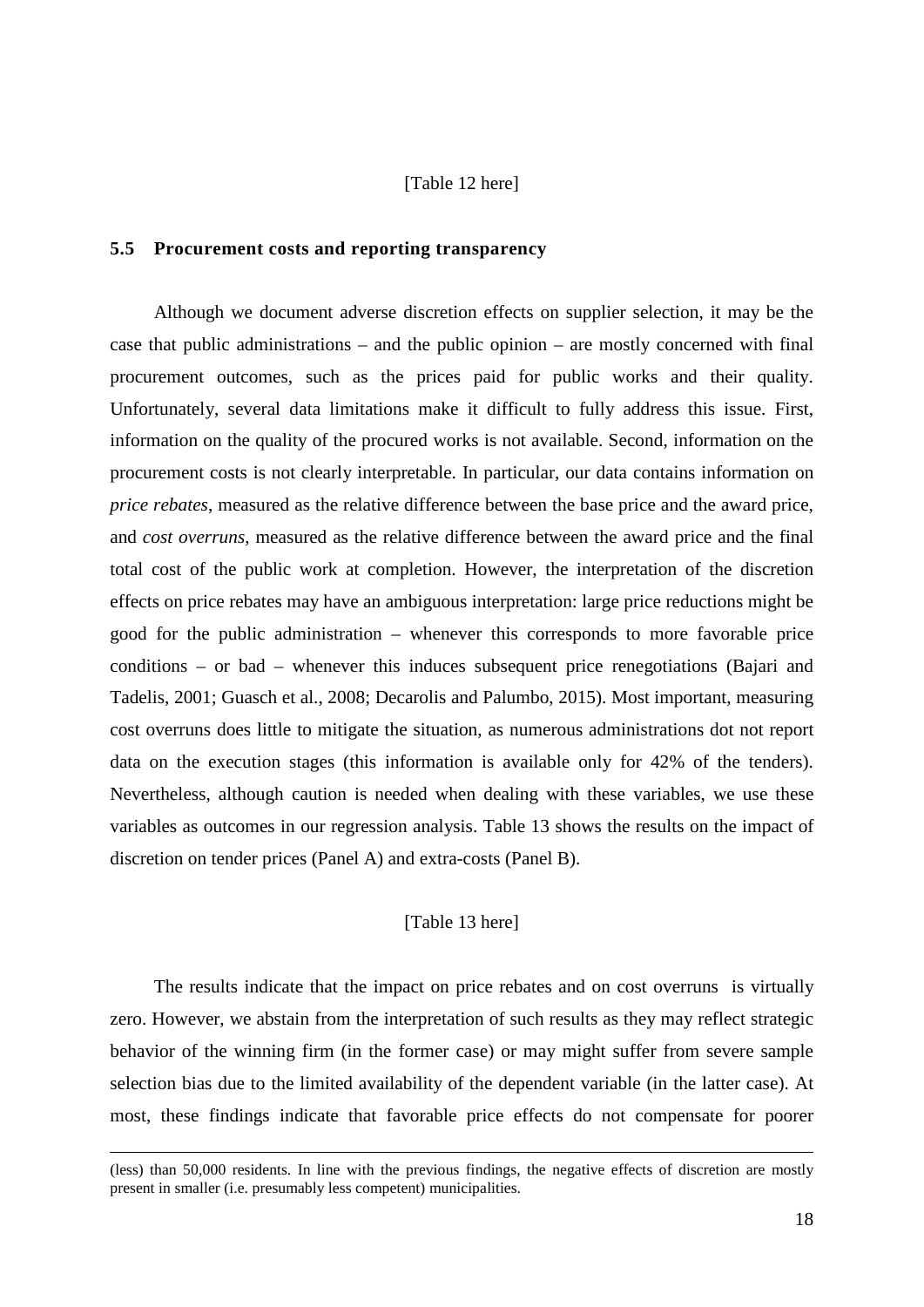supplier selection resulting from higher bureaucrat discretion.

Next, we directly study the propensity of the procuring agency to comply with the reporting requirements for such data, which results in the above-mentioned sample selection. We define an indicator variable that is equal to 1 if information on the execution stage is available and we label it as *Transparency*. Interestingly, we find that the proportion of contracts for which public administrations report the data on the execution stages decreases significantly in reaction to the 2011 reform (Panel C). This impact is substantial from an economic point of view, as it corresponds to a decrease of nearly 7 percentage points (one sixth of the sample mean). Therefore, expanding bureaucrat discretion seemingly leads to a larger amount of information being withheld by public administrations. Although it is impossible to observe whether information on favorable or negative procurement outcomes is not being reported, this evidence at the very least hints at a decrease in compliance and transparency due to higher discretion.

# **6. Conclusions**

What are the effects of discretion on supplier selection in public procurement? Using Italian data on municipal public works in the period 2009-2013, we study how a reform extending the scope of bureaucrat discretion affects the characteristics of winning firms. We find that the share of contracts awarded to politically connected firms increases, while the (exante) labor productivity of the winning firm decreases, thus suggesting a potential misallocation of public resources.

To illustrate the active mechanisms, we construct a dataset on tender participants and show novel evidence on the entry stage of public tenders. We document that the pool of participant firms is smaller when discretion is higher, but remains unchanged in terms of firms' observable characteristics. Interestingly, effects on political connections and productivity are pronounced only among tender winners. This evidence highlights differential effects discretion may have on the separate stages of supplier selection.

Regulators often argue that agency costs of discretion may be alleviated through transparency, accountability and monitoring (e.g., OECD, 2016). The heterogeneity analysis uncovers evidence in support of this policy stance, by showing that the adverse effects are concentrated among municipalities characterized by less competent politicians and bureaucrats and by higher levels of corruption. Last but not least, the analysis of execution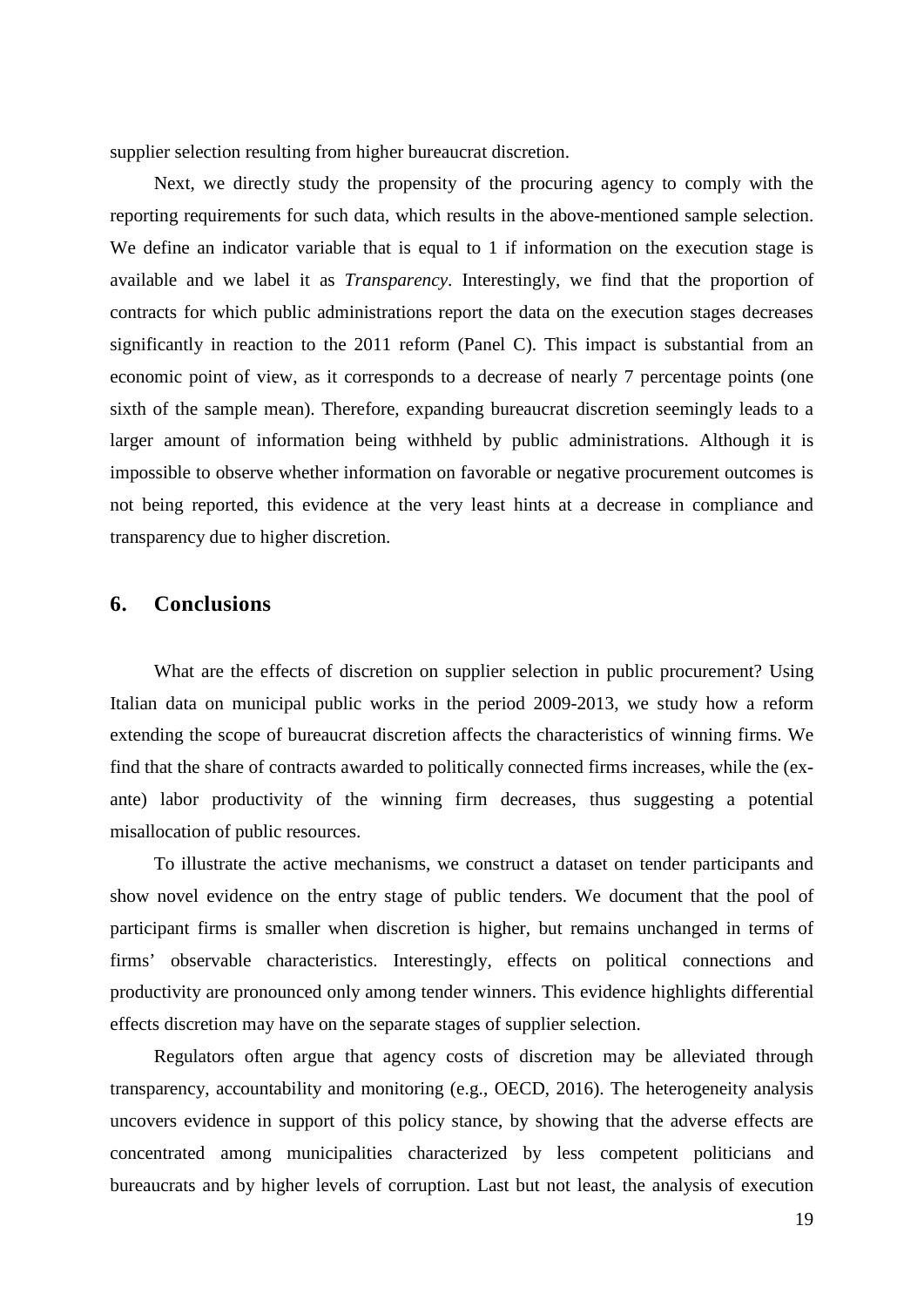outcomes further highlights the importance of transparency and accountability in the functioning of public administrations.

Taken together, the evidence we present highlights potential risks implied by expanding bureaucrats' discretionary powers in awarding public contracts. First, regulators aiming for efficient allocation of public resources should carefully assess the multifaceted effects of discretion, considering not just the direct effects on public procurement outcomes, but also the implied effects on the related sectors and their productivity. Second, the results on political connections indicate the presence of significant and tangible benefits for politically connected firms, and thus might be useful for refining the regulation on conflict of interests in public procurement. Third, delegation of decision making to local administration should be subject to appropriate checks and balances. These may, for example, include prerequisites in terms of competence and integrity for public administrations or transparency requirements to facilitate accountability to the regulator and the local community.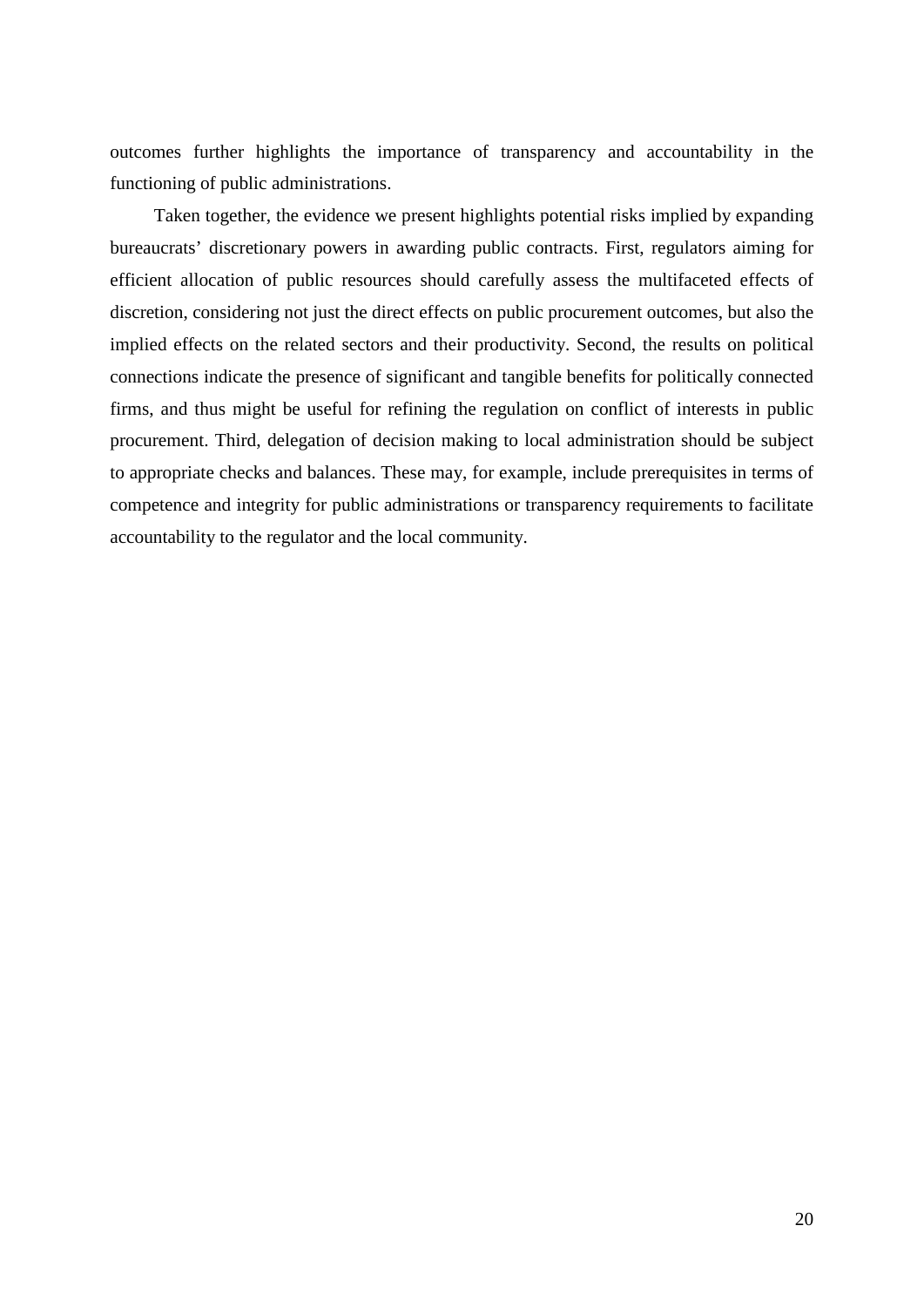#### **References**

Aghion, P., and J. Tirole (1997), "Formal and real authority in organizations." *Journal of Political Economy*, vol. 105, pp. 1-29.

Bajari, P., and S. Tadelis (2001), "Incentives versus transaction costs: a theory of procurement contracts." *RAND Journal of Economics*, vol. 32, pp. 387-407.

Bajari, P., R. McMillan and S. Tadelis (2008), "Auctions versus negotiations in procurement: an empirical analysis." *Journal of Law, Economics & Organization*, vol. 25, pp. 372-399.

Baltrunaite, A. (2017), "Political contributions and public procurement: evidence from Lithuania." *Dondena working paper*, no. 100.

Bandiera, O., A. Prat and T. Valletti (2009), "Active and passive waste in government spending: evidence from a policy experiment." *American Economic Review*, vol. 99, pp. 1278-1308.

Barreca, A.I., M. Guldi, J.M. Lindo and G.R. Waddell (2011), "Saving babies? Revisiting the effect of very low birth weight classification." *Quarterly Journal of Economics*, vol. 126, pp. 2117-2123.

Cingano, F. and P. Pinotti (2013), "Politicians at work: the private returns and social costs of political connections." *Journal of the European Economic Association*, vol. 11, pp. 433-465.

Coviello, D., A. Guglielmo and G. Spagnolo (2018), "The effect of discretion on procurement performance." *Management Science,* vol. 64, pp. 715-738.

Coviello, D. and M. Mariniello (2014), "Publicity requirements in public procurement: evidence from a regression discontinuity design." *Journal of Public Economics*, vol. 109, pp. 76-100.

Decarolis, F. and C. Giorgiantonio (2014), "Favouritism and inefficiency in procurement: evidence from public works in Italy", in F. Decarolis and M. Frey (eds.), *Public Procurement's Place in the World*, Palgrave Macmillan, pp. 155-183.

Decarolis, F. and C. Giorgiantonio (2015), "Local public procurement regulations: the case of Italy." *International Review of Law and Economics*, vol. 43, pp. 209-226.

Decarolis, F. and G. Palumbo (2015), "Renegotiations of public contracts: an empirical analysis." *Economics Letters*, vol. 132, pp. 77-81.

Di Tella, R. and E. Schargrodsky (2003), "The role of wages and auditing during a crack-down on corruption in the City of Buenos Aires." *Journal of Law and Economics*, vol.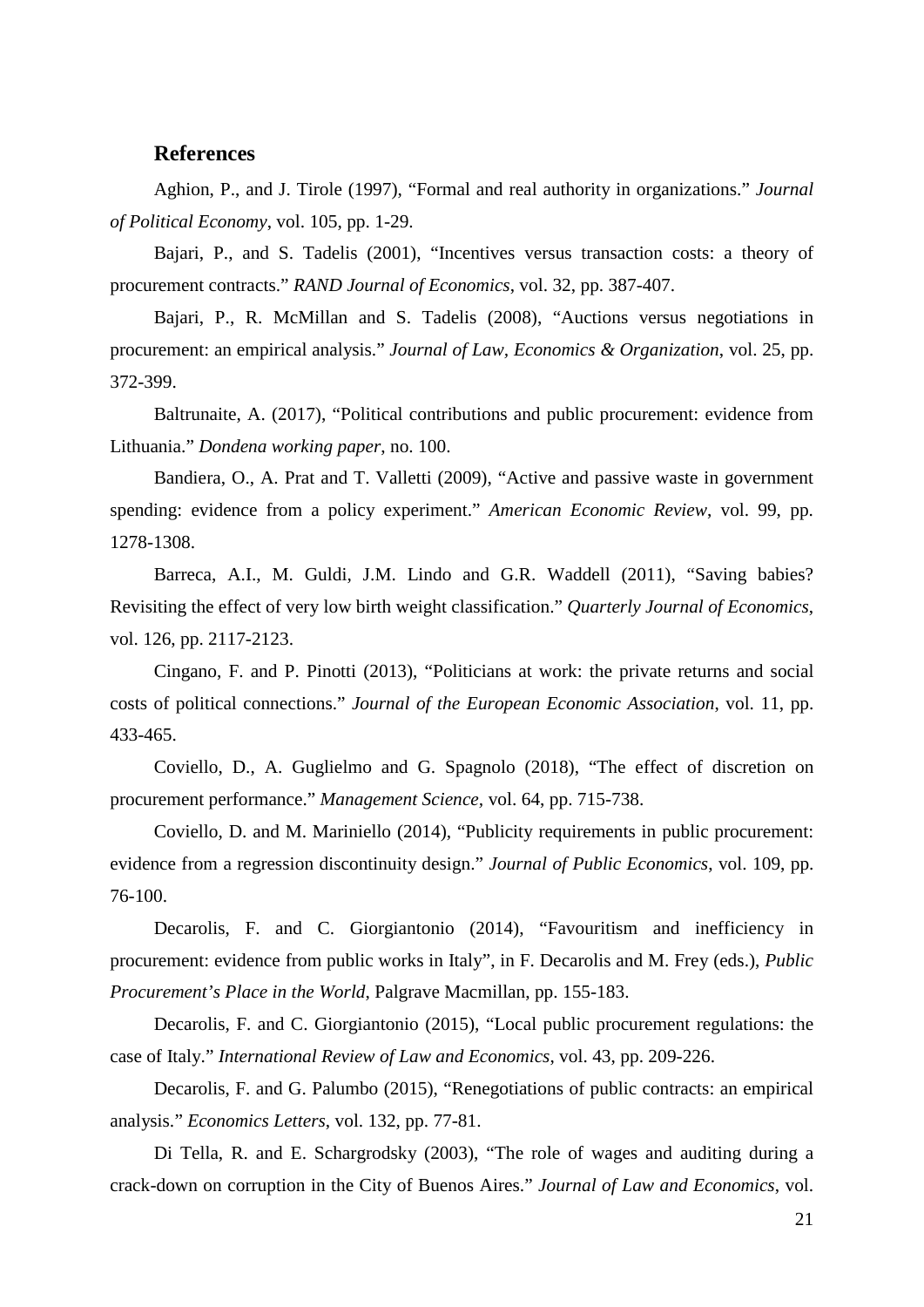46, pp. 269-292.

Fisman, R. (2001), "Estimating the value of political connections." *American Economic Review*, vol. 91, pp. 1095-1102.

Galasso, V., and T. Nannicini (2011), "Competing on good politicians." *American Political Science Review,* vol. 105, pp. 79-99.

Goldman, E., J. Rocholl and J. So (2013), "Politically connected boards of directors and the allocation of procurement contracts." *Review of Finance*, vol. 17, pp. 1617-1648.

Guasch, J.L., J.J. Laffont and S. Straub (2008), "Renegotiation of concession contracts in Latin America: evidence from the water and transport sectors." *International Journal of Industrial Organization*, vol. 26, pp. 421-442.

Khwaja, A., and A. Mian (2005), "Do lenders favor politically connected firms? Rent provision in an emerging financial market." *Quarterly Journal of Economics*, vol. 120, pp. 1371-1411.

Manelli, A.M., and D.R. Vincent (1995), "Optimal procurement mechanisms." *Econometrica*, vol. 63, pp. 591-620.

Mironov, M. and E. Zhuravskaya (2016), "Corruption in procurement and the political cycle in tunneling: evidence from financial transactions data." *American Economic Journal: Economic Policy*, vol. 8, pp. 287-221.

Mocetti, S. and T. Orlando (2017), "Corruption and personnel selection and allocation in the public sector." *Bank of Italy occasional papers*, no. 402.

OECD (2016), "Preventing corruption in public procurement." Policy report.

Palguta, J., and F. Pertold (2017), "Manipulation of procurement contracts: evidence from the introduction of discretionary thresholds." *American Economic Journal: Economic Policy*, vol. 9, pp. 239-315.

Schoenherr, D. (2017), "Political Connections and Allocative Distortions." *Journal of Finance,* forthcoming.

Spagnolo, G. (2012), "Reputation, competition and entry in procurement." *International Journal of Industrial Organization*, vol. 30, pp. 291-296.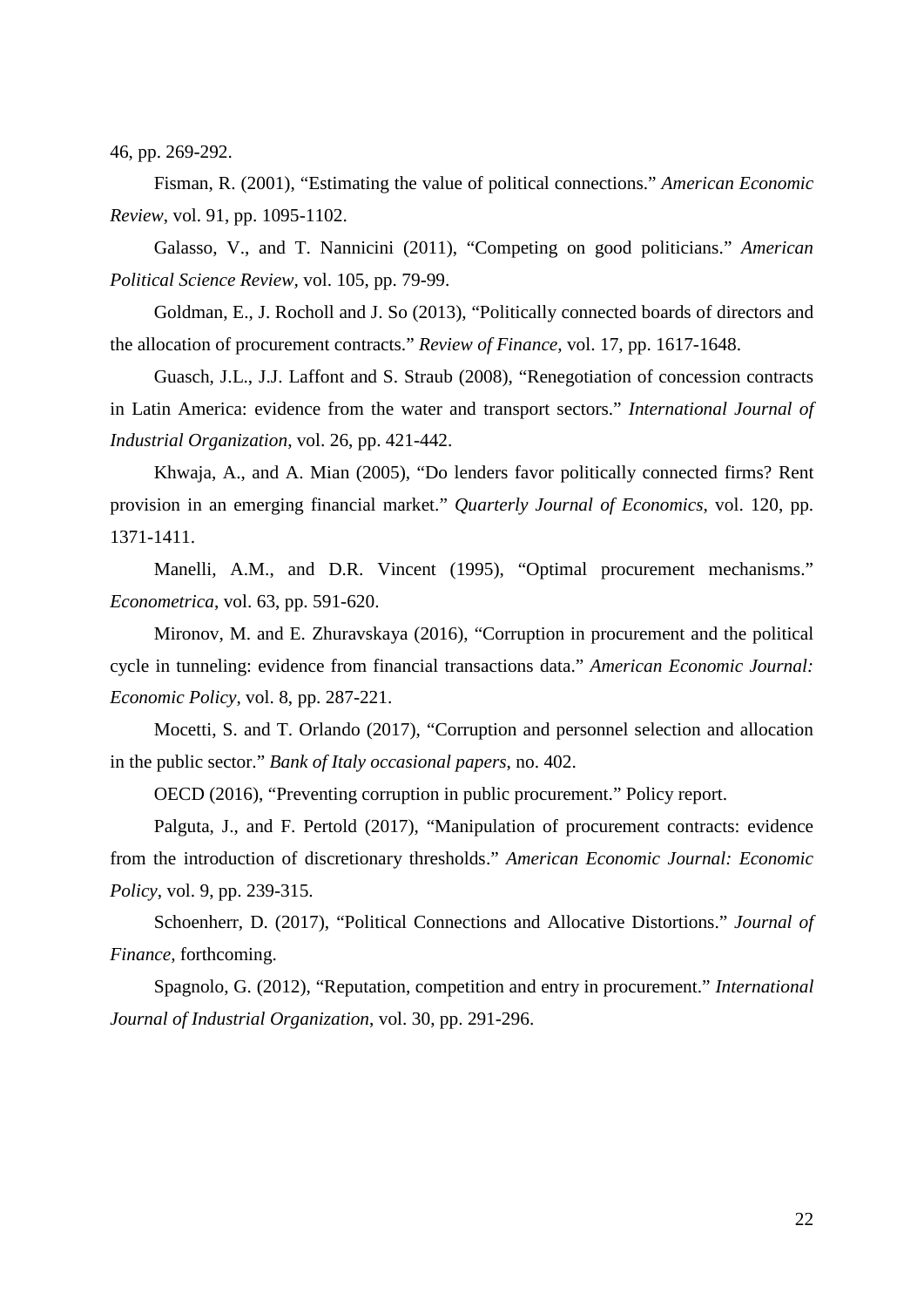|                             | All procedures |       | Post-reform, below $\in 500k$<br>Pre-reform, below $\in 500k$ |       |       | Pre-reform, above $\in 500k$ |       | Post-reform, above $\in 500k$ |       |      |
|-----------------------------|----------------|-------|---------------------------------------------------------------|-------|-------|------------------------------|-------|-------------------------------|-------|------|
|                             | Mean           | Obs.  | Mean                                                          | Obs.  | Mean  | Obs.                         | Mean  | Obs.                          | Mean  | Obs. |
| Base price $(100k\epsilon)$ | 4.07           | 9,079 | 3.22                                                          | 3,375 | 3.22  | 2,995                        | 6.38  | 1,369                         | 6.38  | 968  |
| Negotiated procedure        | 0.24           | 9,079 | 0.24                                                          | 3,375 | 0.33  | 2,995                        | 0.01  | 1,369                         | 0.25  | 968  |
| Connected winner            | 0.08           | 7,651 | 0.08                                                          | 2,825 | 0.09  | 2,500                        | 0.07  | 1,159                         | 0.11  | 844  |
| Generalized connection      | 0.09           | 7,651 | 0.09                                                          | 2,825 | 0.10  | 2,500                        | 0.07  | 1,159                         | 0.12  | 844  |
| Productivity                | 1.50           | 7,352 | 1.47                                                          | 2,684 | 1.55  | 2,449                        | 1.51  | 1,097                         | 1.50  | 816  |
| <b>TFP</b>                  | 0.47           | 7,034 | 0.46                                                          | 2,548 | 0.48  | 2,351                        | 0.48  | 1,054                         | 0.44  | 784  |
| Local winner                | 0.47           | 9,079 | 0.48                                                          | 3,375 | 0.49  | 2,995                        | 0.39  | 1,369                         | 0.45  | 968  |
| No. participants            | 41.99          | 3,750 | 36.62                                                         | 1,381 | 34.36 | 1,298                        | 65.43 | 510                           | 50.85 | 395  |
| Price rebate                | 0.22           | 7,409 | 0.21                                                          | 2,912 | 0.23  | 2,410                        | 0.22  | 1,073                         | 0.24  | 707  |
| Transparency                | 0.42           | 9,079 | 0.43                                                          | 3,375 | 0.42  | 2,995                        | 0.44  | 1,369                         | 0.37  | 968  |
| Cost ovverruns              | 0.05           | 3,739 | 0.07                                                          | 1,404 | 0.05  | 1,230                        | 0.05  | 594                           | 0.05  | 350  |

Table 1: Descriptive statistics

*Notes*. For each variable, we repor<sup>t</sup> the mean and the number of available observations over all procedures (columns <sup>1</sup> and 2); over procedures with base price smallerthan €500,000, occurring before the reform (columns 3 and 4) and after the reform (columns 5 and 6); and over procedures with base price larger than €500,000 occurring before the reform (columns <sup>7</sup> and 8) and after the reform (columns <sup>8</sup> and 9). The unit of observation is procuremen<sup>t</sup> procedure. *Base price (100k*e*)* is the tender's base price. *Negotiated procedure* is <sup>a</sup> binary indicator for negotiated procedures. *Connected winner* is an indicator for whether the winning firm is politically connected through <sup>a</sup> current administrator/shareholder. *Generalized connection* is an indicator for whether the winning firm is politically connected through <sup>a</sup> current or pas<sup>t</sup> administrator/shareholder. *Productivity* is <sup>a</sup> measure of labor productivity, measured as the ratio between the winning firm's value added and labor costs in the year prior to the procedure. *TFP* is <sup>a</sup> measure of total factor productivity, computed as *TFP* <sup>=</sup> log(value added) <sup>−</sup> 0.7 log(labor costs) <sup>−</sup> 0.3 log(capital stock). *Local winner* is an indicator for whether the winning firm's seat lies in the same province as the tendering municipality. *No. participants* is the number of bidders. *Price rebate* is the (absolute value) of the relative price change between the procedure's base price and the award price. *Transparency* is an indicator for whether information concerning the execution stage of the procedure was made available by the tendering municipality. *Cost overruns* is the relative variation between the final price paid by the administration and the award price.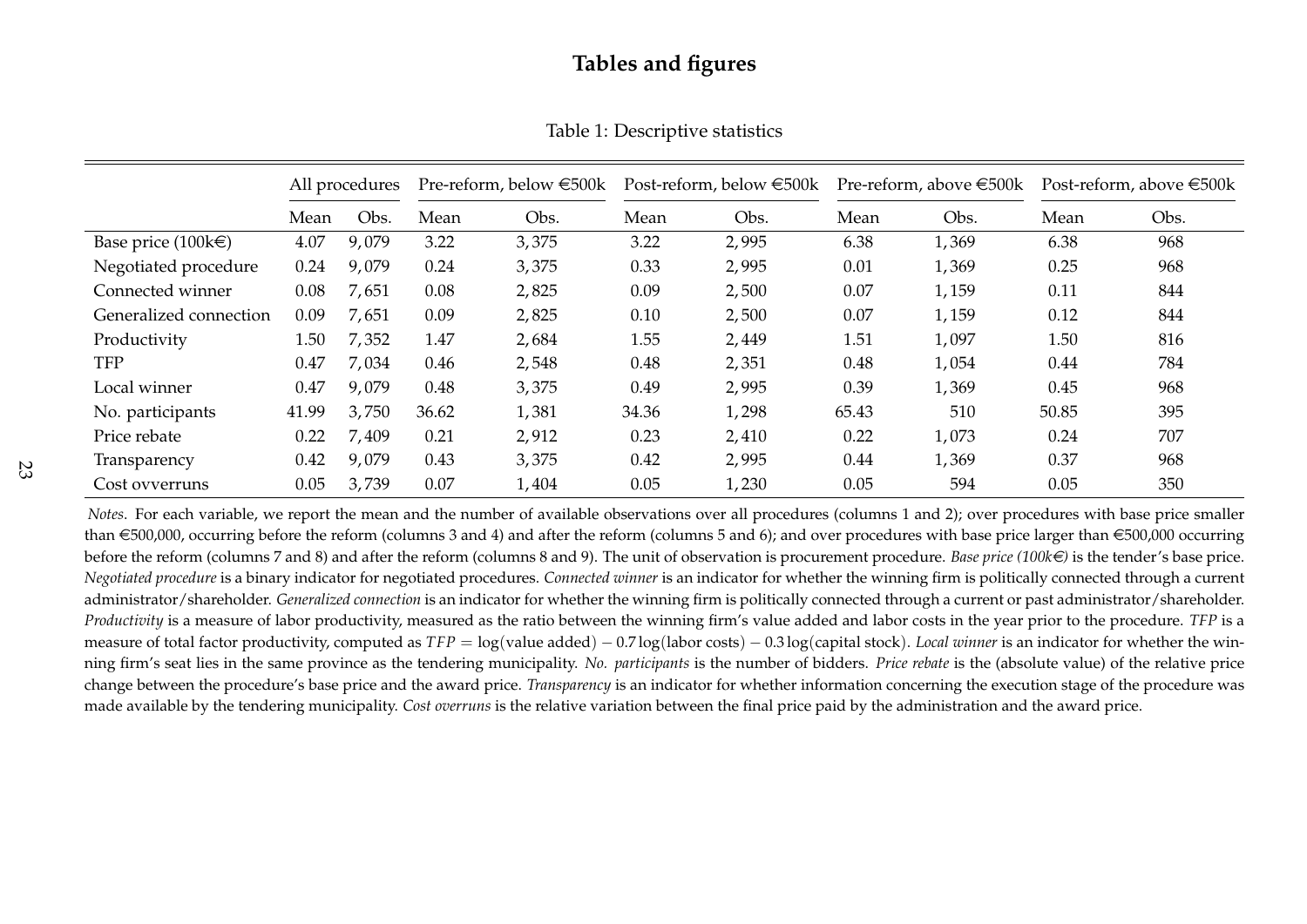| Dependent variable:            | Negotiated procedure |            |            |            |            |  |  |
|--------------------------------|----------------------|------------|------------|------------|------------|--|--|
|                                | (1)                  | (2)        | (3)        | (4)        | (5)        |  |  |
| Post $\times$ Above            | $0.166***$           | $0.165***$ | $0.157***$ | $0.156***$ | $0.156***$ |  |  |
|                                | (0.023)              | (0.023)    | (0.024)    | (0.024)    | (0.024)    |  |  |
| Tender controls                | X                    | X          | X          | X          | X          |  |  |
| Year FE                        | X                    | X          | X          | X          | X          |  |  |
| Province FE                    | X                    | X          | X          | $\chi$     | X          |  |  |
| Firm controls                  |                      | X          | X          | $\chi$     | X          |  |  |
| Year $FE \times$ Province $FE$ |                      |            | X          | X          | X          |  |  |
| Year FE $\times$ Sector FE     |                      |            |            | X          | X          |  |  |
| Municipal controls             |                      |            |            |            | X          |  |  |
| Observations                   | 7,256                | 7,256      | 7,236      | 7,236      | 7,234      |  |  |
| Adj. R-squared                 | 0.29                 | 0.30       | 0.34       | 0.34       | 0.34       |  |  |

Table 2: Discretion

*Notes*. The dependent variable is an indicator for negotiated procedures. The unit of observation is procurement procedure. *Post* is an indicator for procedures taking place after the reform. *Above* is an indicator for procedures with base price above €500,000. *Tender controls* include a vector of indicators for the category of public works and a 4th-degree polynomial in base price. *Firm controls* refer to the winning firm and include a sector indicator (Ateco 2 digit classification, also denoted as *Sector FE*) and a set of legal form indicators, distinguishing limited-liability firms, joint stock companies and a residual category. *Municipal controls* include population, altitude, average per capita income and share of inhabitants holding a college degree. Standard errors are clustered at the municipality level (\*  $p < 0.1$ , \*\*  $p < 0.5$ , \*\*\*  $p < 0.01$ ).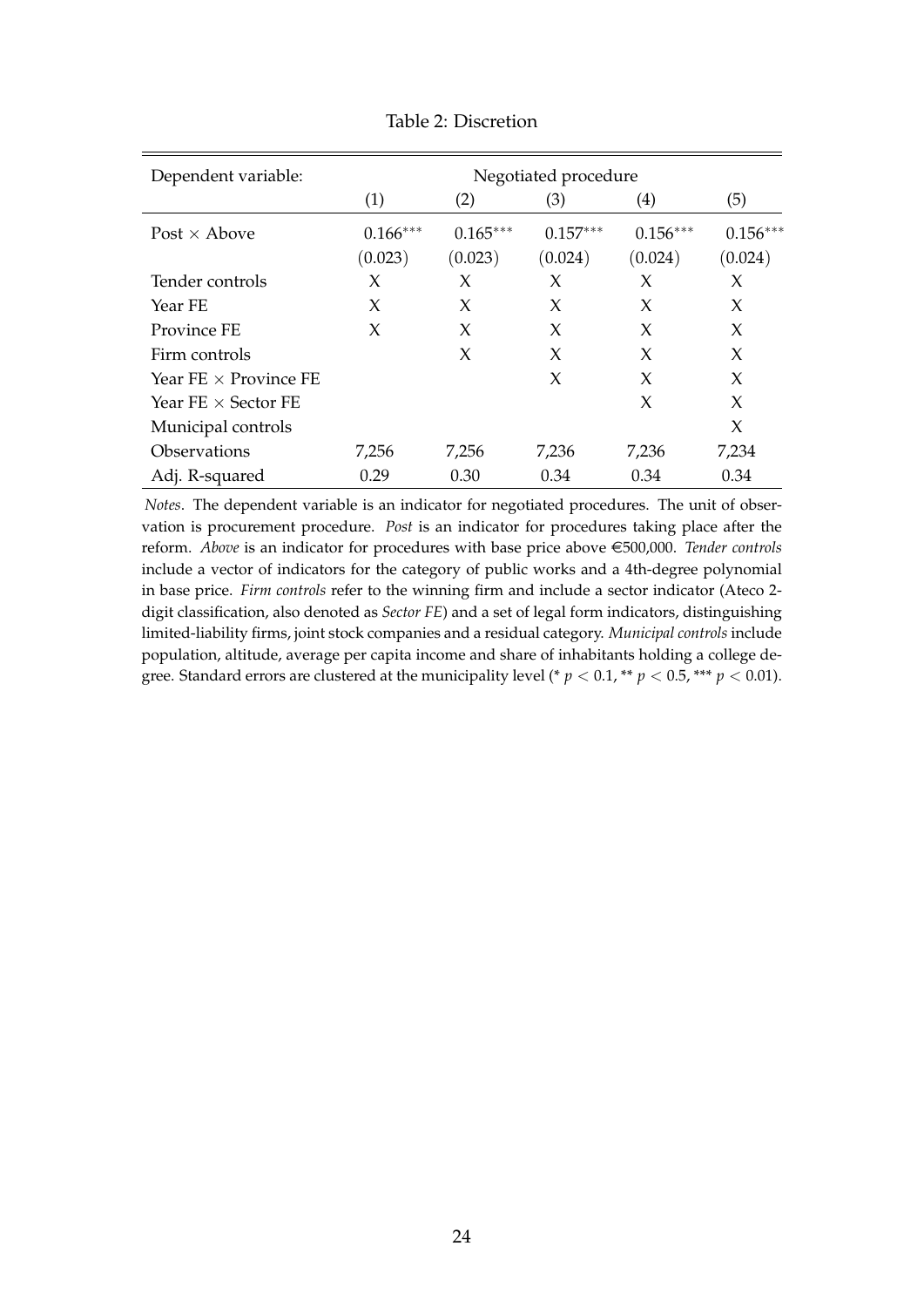| Dependent variable:            | Winning firm with political connection |           |           |           |           |  |  |
|--------------------------------|----------------------------------------|-----------|-----------|-----------|-----------|--|--|
|                                | (1)                                    | (2)       | (3)       | (4)       | (5)       |  |  |
| Post $\times$ Above            | $0.036**$                              | $0.033**$ | $0.036**$ | $0.038**$ | $0.036**$ |  |  |
|                                | (0.015)                                | (0.015)   | (0.015)   | (0.016)   | (0.015)   |  |  |
| Tender controls                | X                                      | X         | X         | X         | X         |  |  |
| Year FE                        | X                                      | X         | X         | X         | X         |  |  |
| Province FE                    | X                                      | X         | X         | X         | X         |  |  |
| Firm controls                  |                                        | X         | X         | X         | X         |  |  |
| Year $FE \times$ Province $FE$ |                                        |           | X         | X         | X         |  |  |
| Year FE $\times$ Sector FE     |                                        |           |           | X         | X         |  |  |
| Municipal controls             |                                        |           |           |           | X         |  |  |
| Observations                   | 7,164                                  | 7,164     | 7,144     | 7,144     | 7,142     |  |  |
| Adj. R-squared                 | 0.03                                   | 0.03      | 0.05      | 0.05      | 0.05      |  |  |

#### Table 3: Political connections

*Notes*. The dependent variable is an indicator for whether the winning firm is politically connected through a current administrator/shareholder. The unit of observation is procurement procedure. *Post* is an indicator for procedures taking place after the reform. *Above* is an indicator for procedures with base price above e500,000. *Tender controls* include a vector of indicators for the category of public works and a 4th-degree polynomial in base price. *Firm controls* refer to the winning firm and include a sector indicator (Ateco 2-digit classification, also denoted as *Sector FE*) and a set of legal form indicators, distinguishing limited-liability firms, joint stock companies and a residual category. *Municipal controls* include population, altitude, average per capita income and share of inhabitants holding a college degree. Standard errors are clustered at the municipality level (\*  $p < 0.1$ , \*\*  $p < 0.5$ , \*\*\*  $p < 0.01$ ).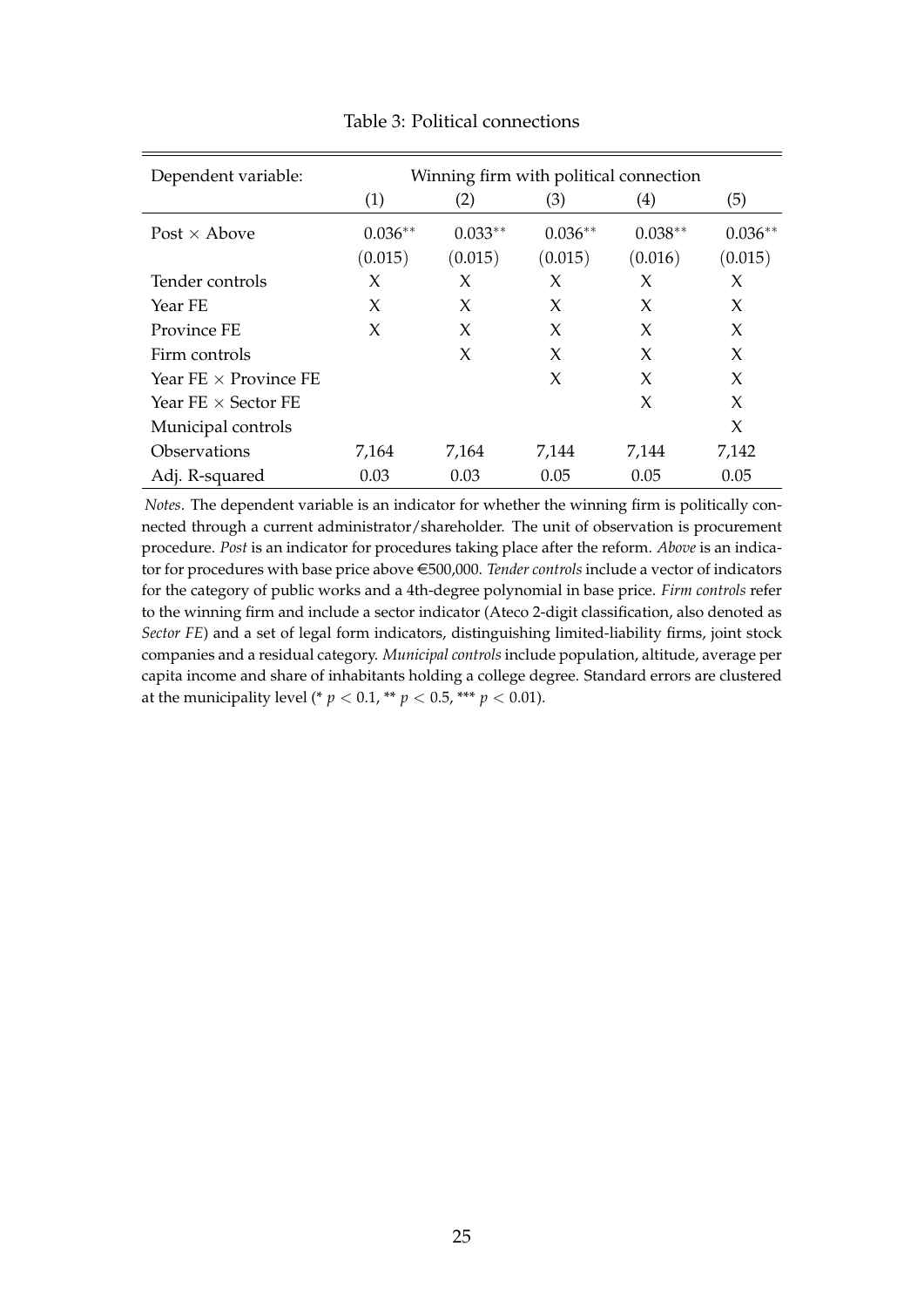| Dependent variable:            | Ratio between value added and labor costs |            |            |                   |             |  |
|--------------------------------|-------------------------------------------|------------|------------|-------------------|-------------|--|
|                                | (1)                                       | (2)        | (3)        | $\left( 4\right)$ | (5)         |  |
| Post $\times$ Above            | $-0.115**$                                | $-0.114**$ | $-0.134**$ | $-0.138**$        | $-0.140***$ |  |
|                                | (0.054)                                   | (0.054)    | (0.055)    | (0.054)           | (0.054)     |  |
| Tender controls                | X                                         | X          | X          | X                 | X           |  |
| Year FE                        | X                                         | X          | X          | X                 | X           |  |
| Province FE                    | X                                         | X          | X          | X                 | X           |  |
| Firm controls                  |                                           | X          | X          | X                 | X           |  |
| Year $FE \times$ Province $FE$ |                                           |            | X          | X                 | X           |  |
| Year FE $\times$ Sector FE     |                                           |            |            | X                 | X           |  |
| Municipal controls             |                                           |            |            |                   | X           |  |
| Observations                   | 6,885                                     | 6,885      | 6,867      | 6,866             | 6,864       |  |
| Adj. R-squared                 | 0.02                                      | 0.02       | 0.02       | 0.02              | 0.02        |  |

Table 4: Productivity

*Notes*. The dependent variable is the winning firm's labor productivity, measured as the ratio between the winning firm's value added and total labor costs in the year prior to the procedure. The unit of observation is procurement procedure. *Post* is an indicator for procedures taking place after the reform. *Above* is an indicator for procedures with base price above €500,000. *Tender controls* include a vector of indicators for the category of public works and a 4th-degree polynomial in base price. *Firm controls* refer to the winning firm and include a sector indicator (Ateco 2-digit classification, also denoted as *Sector FE*) and a set of legal form indicators, distinguishing limited-liability firms, joint stock companies and a residual category. *Municipal controls* include population, altitude, average per capita income and share of inhabitants holding a college degree. Standard errors are clustered at the municipality level (\*  $p < 0.1$ , \*\*  $p < 0.5$ , \*\*\*  $p < 0.01$ ).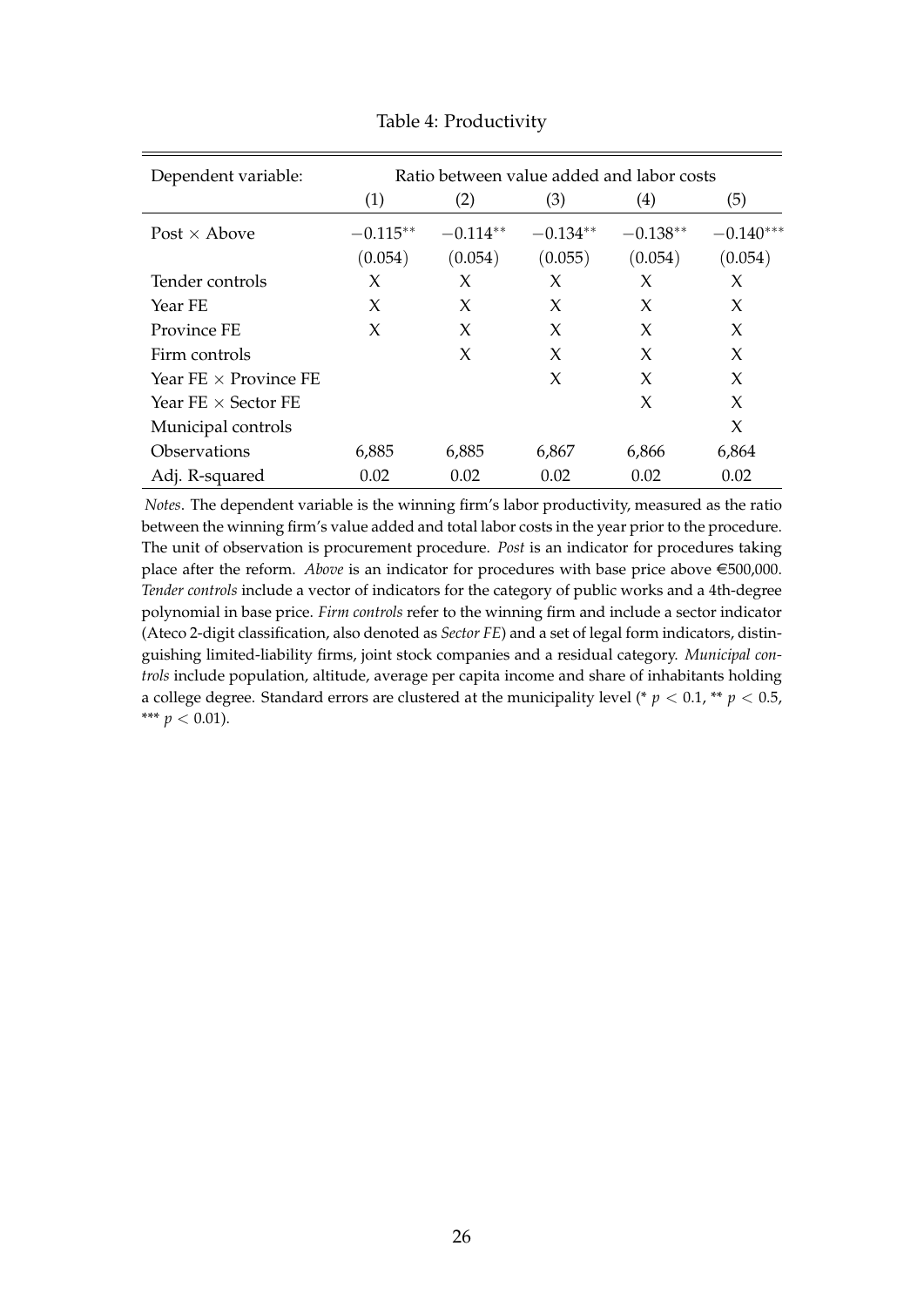|                                | Alternative measures      |            | Localism      |                     | Political leaning      |                             | <b>Municipal FEs</b> |              |
|--------------------------------|---------------------------|------------|---------------|---------------------|------------------------|-----------------------------|----------------------|--------------|
| Dependent variable:            | Generalized<br>connection | <b>TFP</b> | Local<br>firm | Connected<br>winner | Same<br>political area | Different<br>political area | Connected<br>winner  | Productivity |
|                                | (1)                       | (2)        | (3)           | (4)                 | (5)                    | (6)                         | (7)                  | (8)          |
| Post $\times$ Above            | $0.035**$                 | $-0.063**$ | $0.052*$      | $0.037**$           | $0.023**$              | 0.016                       | $0.045**$            | $-0.213***$  |
|                                | (0.016)                   | (0.028)    | (0.027)       | (0.015)             | (0.011)                | (0.011)                     | (0.019)              | (0.075)      |
| Local firm                     |                           |            |               | $-0.006$            |                        |                             |                      |              |
|                                |                           |            |               | (0.008)             |                        |                             |                      |              |
| Tender controls                | $\chi$                    | $\chi$     | $\chi$        | $\chi$              | $\chi$                 | $\chi$                      | $\chi$               | $\chi$       |
| Firm controls                  | $\chi$                    | $\chi$     | $\chi$        | $\chi$              | $\chi$                 | $\chi$                      | $\chi$               | $\chi$       |
| Year $FE \times$ Province $FE$ | $\chi$                    | $\chi$     | $\chi$        | $\chi$              | $\chi$                 | $\chi$                      | X                    | $\chi$       |
| Year $FE \times$ Sector $FE$   | $\chi$                    | $\chi$     | $\chi$        | $\chi$              | $\chi$                 | $\chi$                      | $\chi$               | $\chi$       |
| Municipal controls             | $\chi$                    | $\chi$     | $\chi$        | $\chi$              | $\chi$                 | $\chi$                      |                      |              |
| Municipal FE                   |                           |            |               |                     |                        |                             | $\chi$               | $\chi$       |
| Observations                   | 7,142                     | 6,557      | 7,234         | 7,142               | 7,099                  | 7,099                       | 5,804                | 5,549        |
| Adj. R-squared                 | 0.06                      | 0.04       | 0.13          | 0.05                | 0.04                   | 0.05                        | 0.08                 | 0.01         |

Table 5: Robustness analyses

*Notes*. The dependent variables are: an indicator for whether the winning firm is politically connected through a current or past administrator/shareholder (column 1); <sup>a</sup> measure of total factor productivity, computed as *TFP* <sup>=</sup> log(value added) <sup>−</sup> 0.7 log(labor costs) <sup>−</sup> 0.3 log(capital stock) (column 2); an indicator for whether the winning firm's seat lies in the same province as the tendering municipality (column 3); an indicator for whether the winning firm is politically connected through <sup>a</sup> current administrator/shareholder (columns <sup>4</sup> and 7) and (at least one) such person and the tendering administration belong to the same politicalarea (column 5; the political areas considered are: left, right, center, Movimento 5 Stelle and *lista civica*) or, contrariwise, whether the firm is politically connected but no connecting individual belongs to the same political area as the tendering administration's (column 6); the winning firm's labor productivity (column 8). The unit of observation is procuremen<sup>t</sup> procedure. *Post* is an indicator for procedures taking place after the reform. *Above* is an indicator for procedures with base price above <sup>e</sup>500,000. *Tender controls* include <sup>a</sup> vector of indicators for the category of public works and <sup>a</sup> 4th-degree polynomial in base price. *Firm controls* refer to the winning firm and include <sup>a</sup> sector indicator (Ateco 2-digit classification, also denoted as *Sector FE*) and <sup>a</sup> set of legal form indicators, distinguishing limitedliability firms, joint stock companies and <sup>a</sup> residual category. *Municipal controls* include population, altitude, average per capita income and share of inhabitantsholding a college degree. Standard errors are clustered at the municipality level (\*  $p < 0.1$ , \*\*  $p < 0.5$ , \*\*\*  $p < 0.01$ ).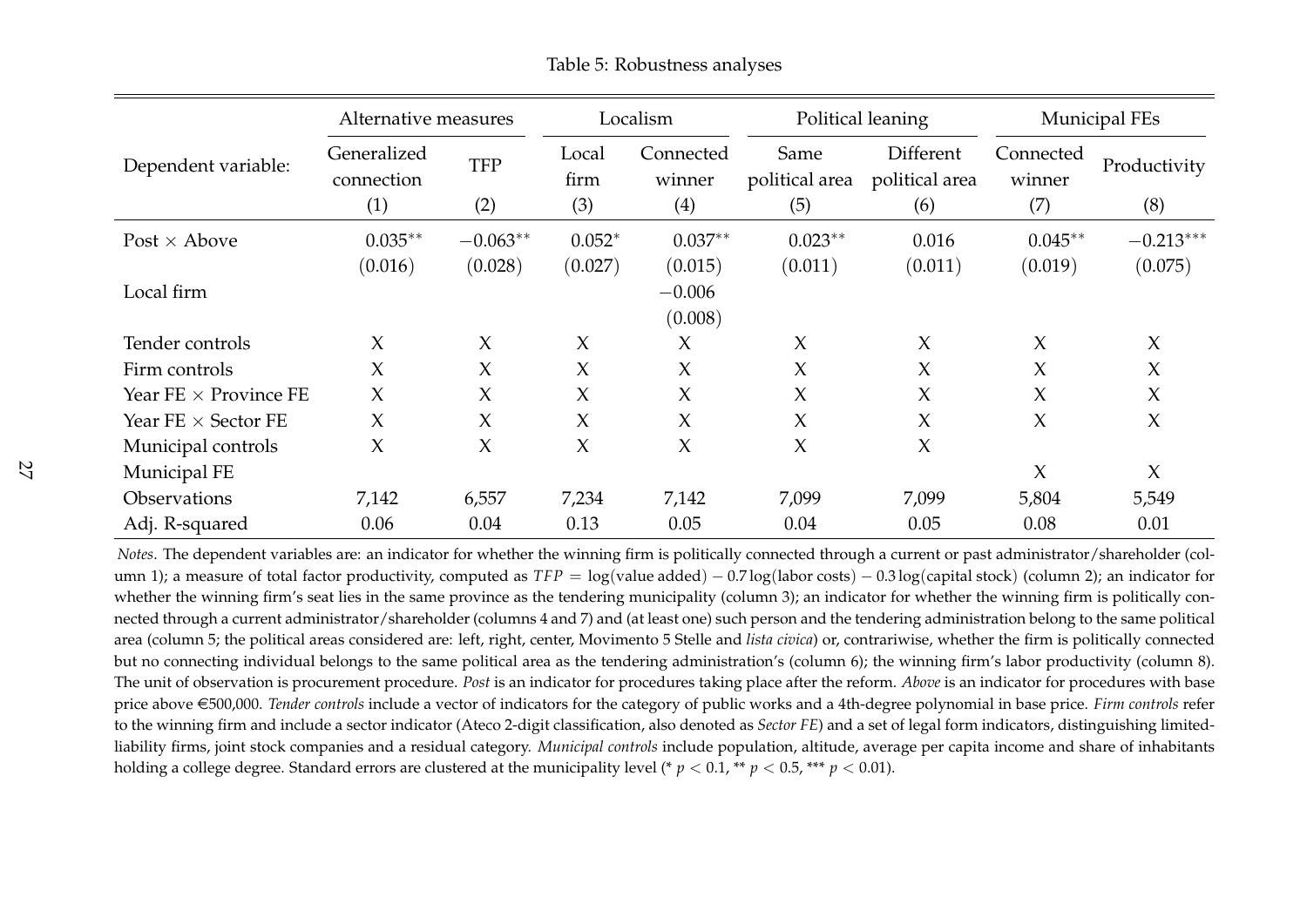|                                |                  | Panel A    |              |            |            |  |  |
|--------------------------------|------------------|------------|--------------|------------|------------|--|--|
| Dependent variable:            | Connected winner |            |              |            |            |  |  |
| Size of <i>donut</i>           | $\theta$         | $+/- 10k$  | $+/- 15k$    | $+/- 20k$  | $+/- 25k$  |  |  |
| Post $\times$ Above            | $0.036**$        | $0.040**$  | $0.041***$   | $0.041**$  | $0.038**$  |  |  |
|                                | (0.015)          | (0.016)    | (0.016)      | (0.016)    | (0.016)    |  |  |
| Observations                   | 7,142            | 6,840      | 6,769        | 6,685      | 6,612      |  |  |
| Adj. R-squared                 | 0.05             | 0.05       | 0.05         | 0.05       | 0.05       |  |  |
|                                |                  | Panel B    |              |            |            |  |  |
| Dependent variable:            |                  |            | Productivity |            |            |  |  |
| Size of donut                  | $\theta$         | $+/- 10k$  | $+/- 15k$    | $+/- 20k$  | $+/- 25k$  |  |  |
| Post $\times$ Above            | $-0.140***$      | $-0.136**$ | $-0.132**$   | $-0.133**$ | $-0.134**$ |  |  |
|                                | (0.054)          | (0.057)    | (0.058)      | (0.057)    | (0.058)    |  |  |
| Tender controls                | X                | X          | X            | X          | X          |  |  |
| Firms controls                 | X                | $\chi$     | X            | X          | X          |  |  |
| Year $FE \times$ Province $FE$ | X                | X          | X            | X          | X          |  |  |
| Year $FE \times$ Sector $FE$   | X                | $\chi$     | X            | X          | X          |  |  |
| Municipal controls             | X                | X          | X            | X          | X          |  |  |
| Observations                   | 6,864            | 6,573      | 6,505        | 6,423      | 6,354      |  |  |
| Adj. R-squared                 | 0.02             | 0.02       | 0.02         | 0.02       | 0.02       |  |  |

Table 6: *Donut* difference-in-differences estimations

*Notes*.The dependent variables are an indicator for whether the winning firm is politically connected through a current administrator/shareholder (panel A) and labor productivity (measured as the ratio between the winning firm's value added and labor costs in the year prior to the procedure, panel B). Columns 1-5 report the result of an analysis which is analogous to that in column 5 of Table 3 (Panel A) and 4 (Panel B), with the exception that all observations whose base price lies in a neighborhood of the €500,000 threshold, of the size indicated above each columns, are dropped. The unit of observation is procurement procedure. *Post* is an indicator for procedures taking place after the reform. *Above* is an indicator for procedures with base price above €500,000. *Tender controls* include a vector of indicators for the category of public works and a 4th-degree polynomial in base price. *Firm controls* refer to the winning firm and include a sector indicator (Ateco 2-digit classification, also denoted as *Sector FE*) and a set of legal form indicators, distinguishing limited-liability firms, joint stock companies and a residual category. *Municipal controls* include population, altitude, average per capita income and share of inhabitants holding a college degree. Standard errors are clustered at the municipality level  $(* p < 0.1, ** p < 0.5, ** p < 0.01).$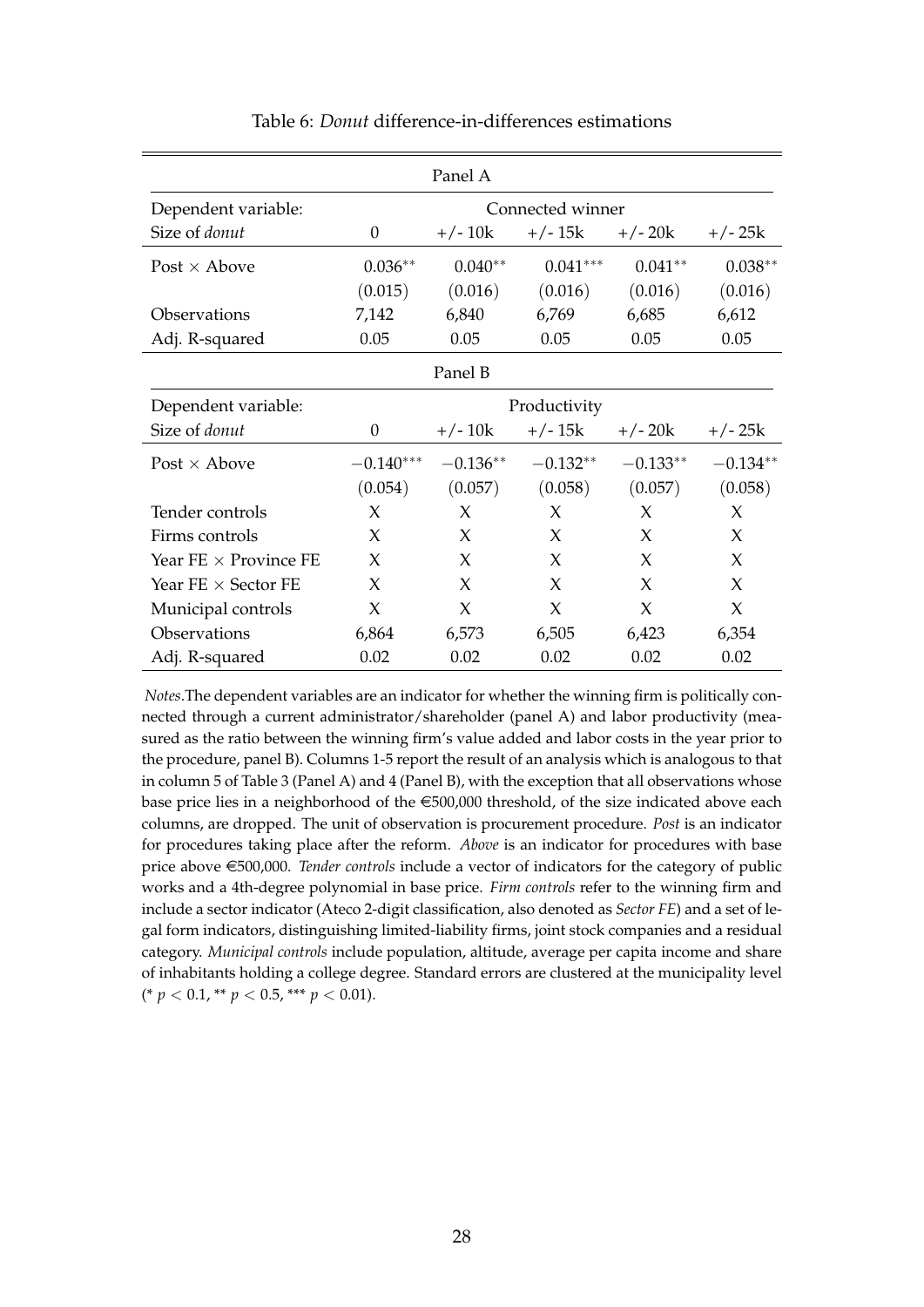| Sample:<br>Threshold:          |                                              | From $40k \in \mathfrak{t}$ o 1mln $\in$<br>$500k \in$ |                       | Over $500k \in$<br>1mln€    |                         |                       |
|--------------------------------|----------------------------------------------|--------------------------------------------------------|-----------------------|-----------------------------|-------------------------|-----------------------|
| Dependent variable:            | Negotiated procedure Connected winner<br>(1) | (2)                                                    | Productivity<br>(3)   | Negotiated procedure<br>(4) | Connected winner<br>(5) | Productivity<br>(6)   |
| Post $\times$ Above            | $0.122***$<br>(0.021)                        | $0.029**$<br>(0.013)                                   | $-0.107**$<br>(0.047) |                             |                         |                       |
| Post $\times$ Below            |                                              |                                                        |                       | $0.215***$<br>(0.020)       | $0.056***$<br>(0.021)   | $-0.338**$<br>(0.170) |
| Tender controls                | X                                            | $\chi$                                                 | X                     | X                           | X                       | X                     |
| Firm controls                  | X                                            | X                                                      | $\chi$                | X                           | X                       | X                     |
| Year $FE \times$ Province $FE$ | X                                            | $\chi$                                                 | $\chi$                | X                           | $\chi$                  | $\chi$                |
| Year $FE \times Sector$ FE     | $\chi$                                       | $\chi$                                                 | X                     | X                           | X                       | $\chi$                |
| Municipal controls             | X                                            | X                                                      | $\chi$                | X                           | $\chi$                  | X                     |
| Observations                   | 10,986                                       | 10,823                                                 | 10,442                | 4,310                       | 4,269                   | 4,049                 |
| Adj. R-squared                 | 0.35                                         | 0.03                                                   | 0.02                  | 0.32                        | 0.08                    | 0.02                  |

Table 7: Alternative samples

*Notes*. The dependent variables are: an indicator for negotiated procedures (columns <sup>1</sup> and 4); an indicator for whether the winning firm is politically connected through <sup>a</sup> current aministrator/shareholder (columns <sup>2</sup> and 5); the winning firm's labor productivity (columns 3 and 6). Columns 1–3 repea<sup>t</sup> our baseline analysis using the same threshold and an extended sample that contains all procedures whose base price lies between  $40,000$  and  $1$ mln $\in$ . Columns  $4$ –6 use  $1$ mln $\in$  as threshold and all procedures whose base price exceeds 500,000€. The unit of observation is procurement procedure. *Post* is an indicator for procedures taking place after the reform. *Above* is an indicator for procedures with base price above €500,000. *Below* is an indicator for procedures with base price below €500,000. *Tender controls* include <sup>a</sup> vector of indicators for the category of public works and <sup>a</sup> 4th-degree polynomial in base price. *Firm controls* refer to the winning firm and include <sup>a</sup> sector indicator (Ateco 2-digit classification, also denoted as *Sector FE*) and <sup>a</sup> set of legal form indicators, distinguishing limited-liability firms, joint stock companies and <sup>a</sup> residual category. *Municipal controls* include population, altitude, average per capita income and share of inhabitants holding <sup>a</sup> collegedegree. Standard errors are clustered at the municipality level (\*  $p < 0.1$ , \*\*  $p < 0.5$ , \*\*\*  $p < 0.01$ ).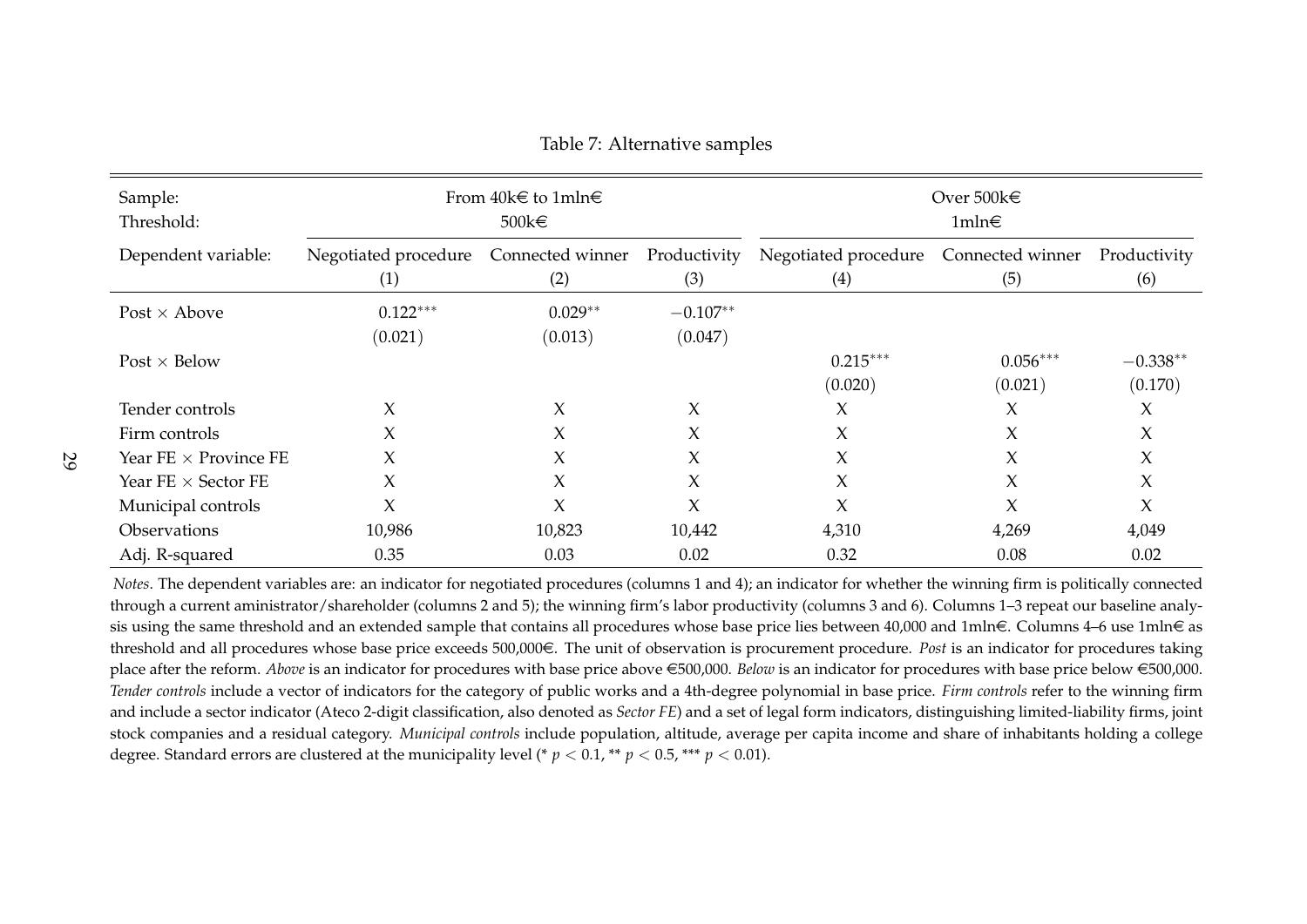| Dependent variable:            | Connected winner | Productivity |
|--------------------------------|------------------|--------------|
| $2010 \times$ Above            | 0.009            | $-0.082$     |
|                                | (0.020)          | (0.080)      |
| $2011 \times$ Above            | $0.046**$        | $-0.050$     |
|                                | (0.022)          | (0.084)      |
| $2012 \times$ Above            | $0.038*$         | $-0.235***$  |
|                                | (0.022)          | (0.080)      |
| $2013 \times$ Above            | $0.053**$        | $-0.216**$   |
|                                | (0.025)          | (0.087)      |
| Tender controls                | X                | X            |
| Firm controls                  | X                | X            |
| Year $FE \times$ Province $FE$ | X                | X            |
| Year FE $\times$ Sector FE     | X                | X            |
| Municipal controls             | X                | X            |
| Observations                   | 7,464            | 7,167        |
| Adj. R-squared                 | 0.05             | 0.02         |

Table 8: Trend analysis

*Notes*. The dependent variables are an indicator for whether the winning firm is politically connected through a current administrator/shareholder (column 1) and labor productivity (measured as the ratio between the winning firm's value added and labor costs in the year prior to the procedure, column 2). Column 1 and 2 respectively repeat the analysis of column 5 in Tables 3 and 4, estimating yearly coefficients. The baseline year is 2009. The unit of observation is procurement procedure. *Above* is an indicator for procedures with base price above €500,000. *Tender controls* include a vector of indicators for the category of public works and a 4th-degree polynomial in base price. *Firm controls* refer to the winning firm and include a sector indicator (Ateco 2-digit classification, also denoted as *Sector FE*) and a set of legal form indicators, distinguishing limitedliability firms, joint stock companies and a residual category. *Municipal controls* include population, altitude, average per capita income and share of inhabitants holding a college degree. Standard errors are clustered at the municipality level (\*  $p < 0.1$ , \*\*  $p < 0.5$ , \*\*\*  $p < 0.01$ ).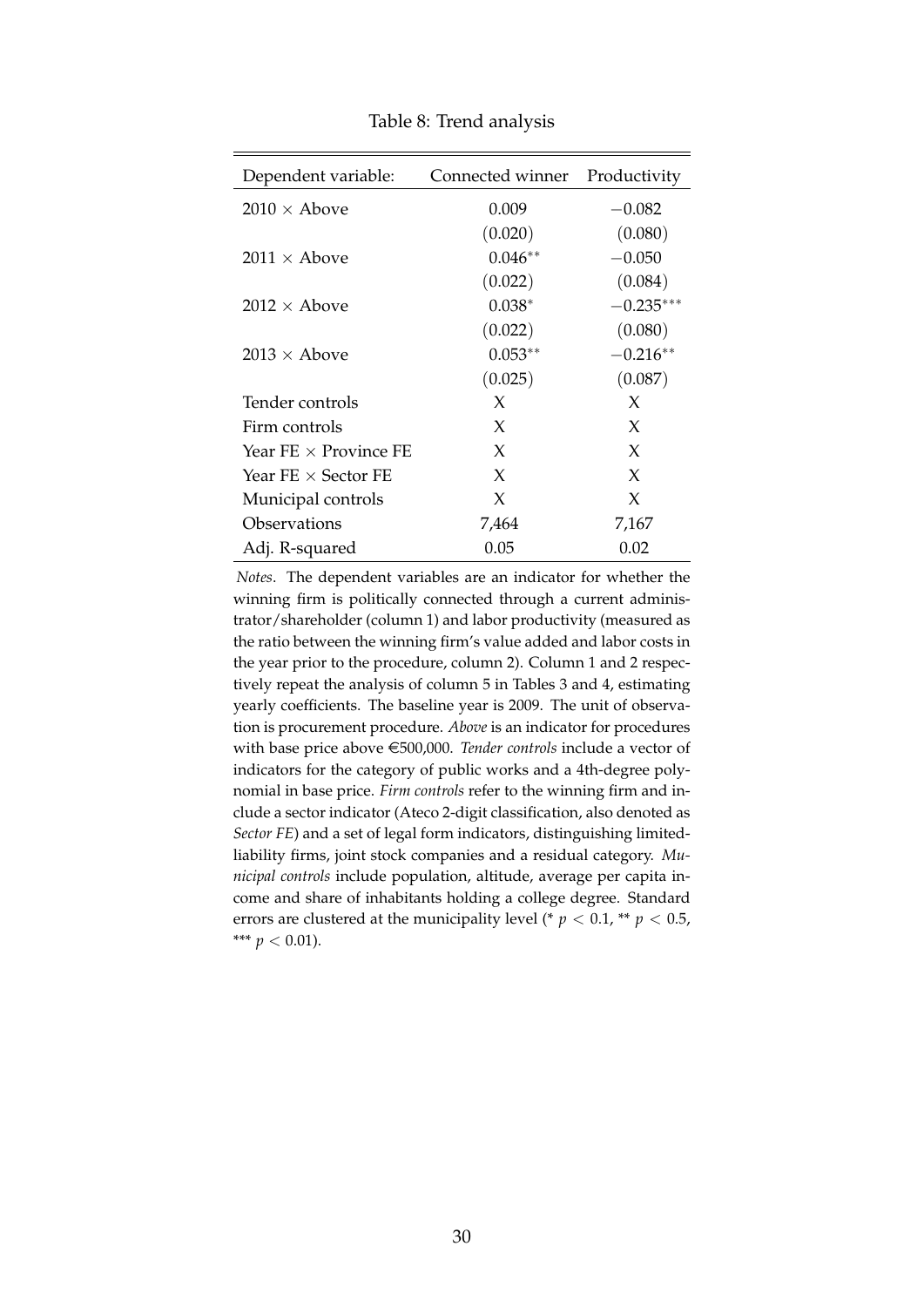| Dependent variable:            | Number of bidders      |                     | Connected firms       |                  |                     | Productivity         |                     |  |
|--------------------------------|------------------------|---------------------|-----------------------|------------------|---------------------|----------------------|---------------------|--|
|                                |                        | All                 | Winners               | Non-winners      | All                 | Winners              | Non-winners         |  |
| Post $\times$ Above            | $-13.462**$<br>(6.691) | $0.010*$<br>(0.005) | $0.078***$<br>(0.024) | 0.003<br>(0.006) | $-0.050$<br>(0.039) | $-0.179*$<br>(0.104) | $-0.034$<br>(0.043) |  |
| Tender controls                | X                      | X                   | X                     | $\chi$           | X                   | X                    | X                   |  |
| Firm controls                  | X                      | X                   | $\chi$                | $\chi$           | $\chi$              | $\chi$               | $\chi$              |  |
| Year $FE \times$ Province $FE$ | X                      | X                   | $\chi$                | $\chi$           | X                   | $\chi$               | X                   |  |
| Year $FE \times Sector$ FE     | X                      | X                   | $\chi$                | $\chi$           | X                   | X                    | X                   |  |
| Municipal controls             | X                      | X                   | X                     | X                | X                   | X                    | X                   |  |
| <b>Observations</b>            | 3,073                  | 38,224              | 3,007                 | 35,121           | 36,616              | 2,925                | 33,589              |  |
| Adj. R-squared                 | 0.35                   | 0.02                | 0.03                  | 0.02             | 0.02                | 0.01                 | 0.03                |  |

Table 9: Entry

*Notes*. The dependent variables are: the number of bidding firms (column 1); an indicator for whether the winning firm is politically connected through <sup>a</sup> current administrator/shareholder (columns 2-4) and labor productivity (measured as the ratio between the winning firm's value added and labor costs in the year prior to the procedure, columns 4-6). The unit of observation is procuremen<sup>t</sup> procedure in column <sup>1</sup> and participant firm elsewhere. *Post* is an indicator for procedures taking place after the reform. *Above* is an indicator for procedureswith base price above €500,000. *Tender controls* include a vector of indicators for the category of public works and a 4th-degree polynomial in base price. *Firm controls* refer to the winning firm and include <sup>a</sup> sector indicator (Ateco 2-digit classification, also denoted as *Sector FE*) and <sup>a</sup> set of legal form indicators, distinguishing limited-liability firms, joint stock companies and <sup>a</sup> residual category. *Municipal controls* include population, altitude, average per capita income and share of inhabitants holding <sup>a</sup> college degree. Standard errors are clustered at themunicipality level (\*  $p < 0.1$ , \*\*  $p < 0.5$ , \*\*\*  $p < 0.01$ ).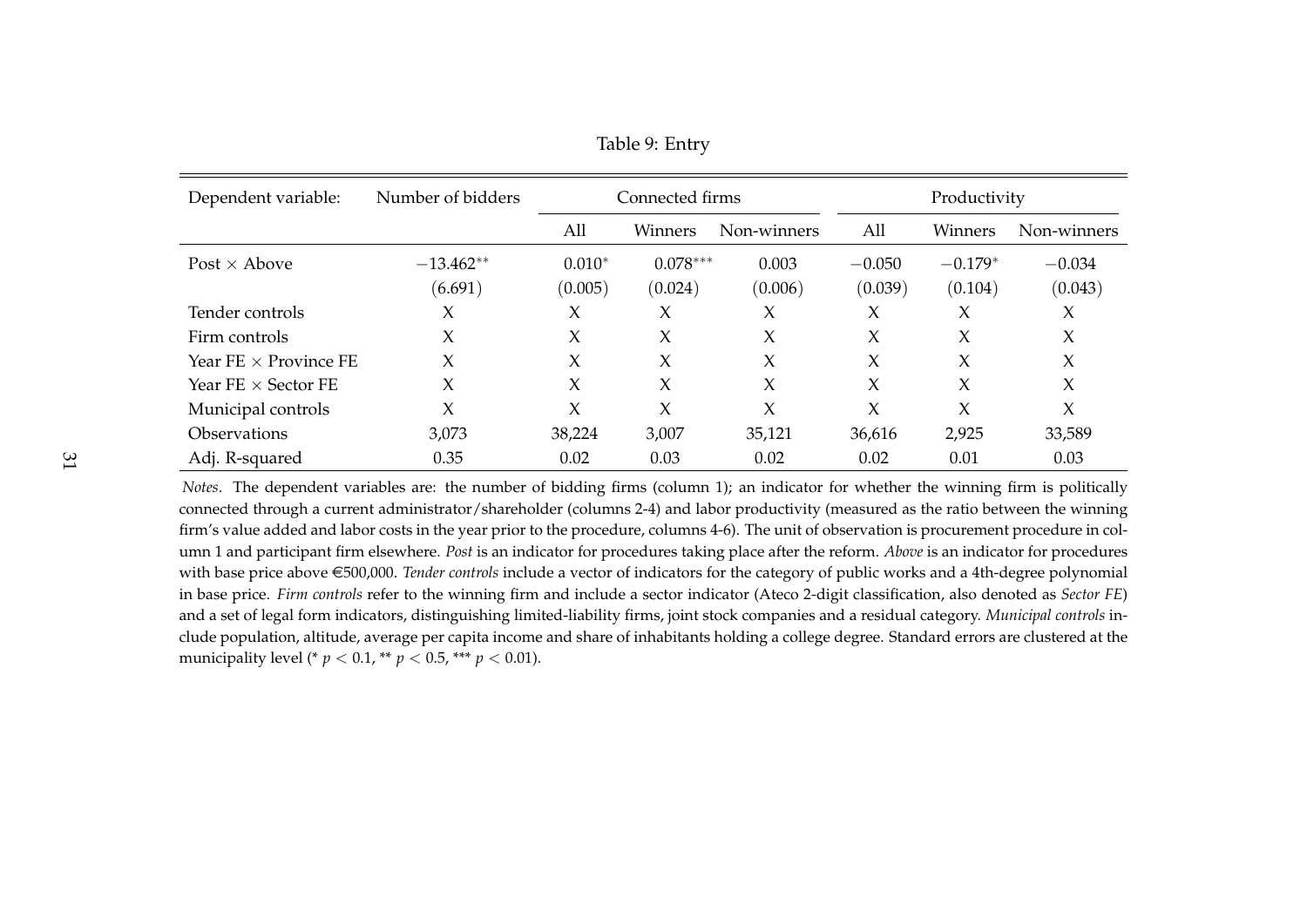|                      | 1st component   | 2nd component 3rd component |               | 4th component |
|----------------------|-----------------|-----------------------------|---------------|---------------|
| Eigenvalue           | 1.468           | 0.957                       | 0.888         | 0.687         |
| Proportion           | 0.367           | 0.239                       | 0.222         | 0.172         |
| Cumulative           | 0.367           | 0.606                       | 0.828         | 1.000         |
|                      | Corruption risk | Politicians'                | Bureaucrats'  |               |
|                      |                 | human capital               | human capital | Transparency  |
| Coeff. 1st component | $-0.603$        | 0.325                       | 0.522         | 0.508         |

Table 10: Quality of the procuring agency: principal component analysis

*Notes*. Results of the principal component analysis. *Corruption risk* is a composite indicator of corruption risk based on the incidence of corruption and related crimes and on perceived corruption at the local level. *Politicians' human capital* and *Bureaucrats' human capital* are measured by the share of, respectively, local politicians and local public employees holding at least a college degree. *Transparency* is a municipallevel indicator measuring the pre-reform share of contracts tendered by each municipality for which information concerning the execution stage was made available.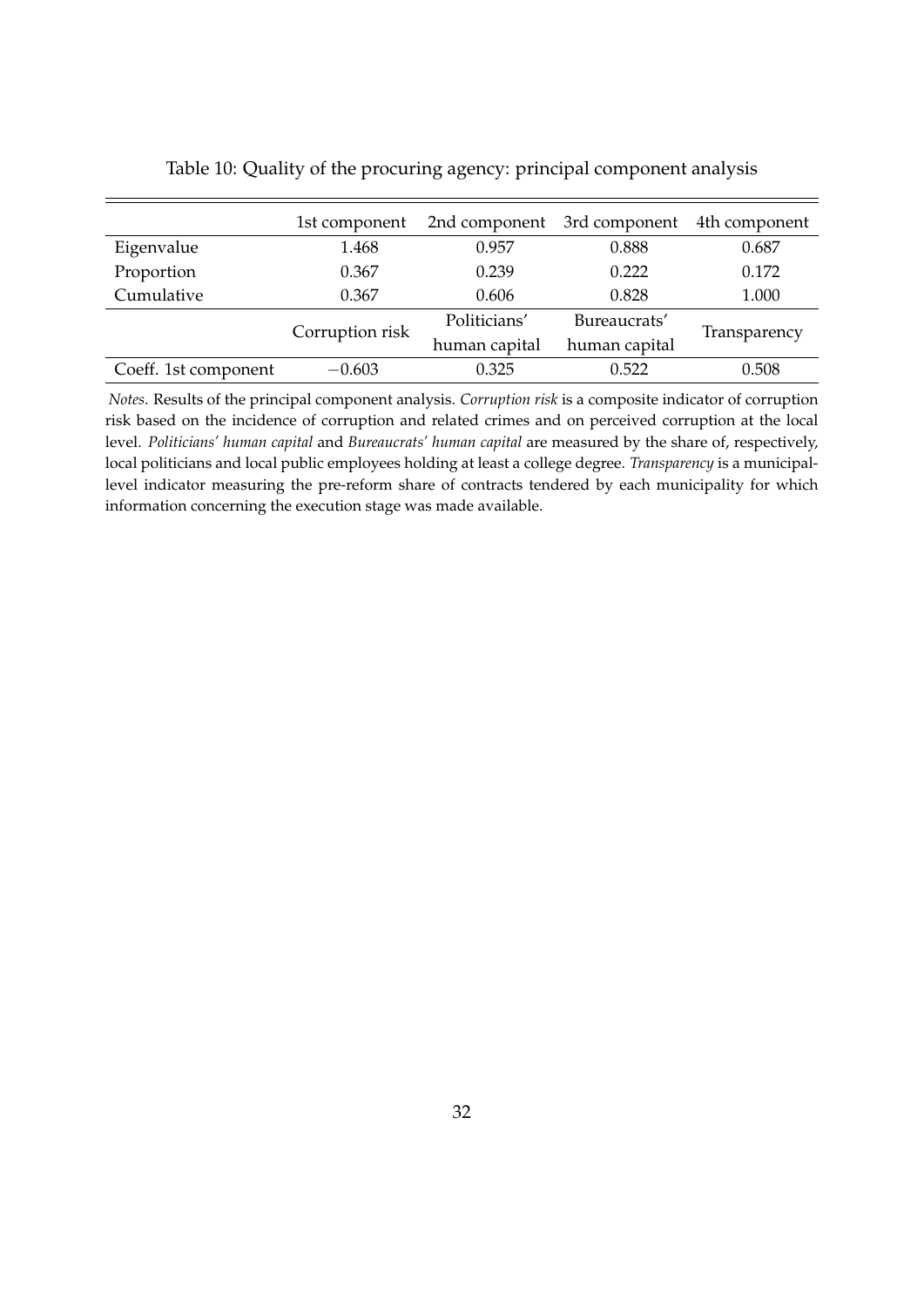| Dependent variable:            | Connected winner |         | Productivity |          |  |
|--------------------------------|------------------|---------|--------------|----------|--|
| Agency quality                 | High<br>Low      |         | Low          | High     |  |
| Post $\times$ Above            | $0.046**$        | 0.033   | $-0.247***$  | $-0.008$ |  |
|                                | (0.022)          | (0.023) | (0.091)      | (0.073)  |  |
| Observations                   | 3,262            | 3,330   | 3,085        | 3,232    |  |
| Adj. R-squared                 | 0.04             | 0.06    | $-0.00$      | 0.07     |  |
| Tender controls                | X                | X       | X            | X        |  |
| Firm controls                  | X                | X       | X            | X        |  |
| Year $FE \times$ Province $FE$ | X                | X       | X            | X        |  |
| Year $FE \times Sector$ FE     | X                | X       | X            | X        |  |
| Municipal controls             | X                | X       | X            | X        |  |

Table 11: Heterogeneity: aggregate index

*Notes*. The dependent variables are an indicator for whether the winning firm is politically connected through a current administrator/shareholder (columns 1 and 2) and labor productivity (measured as the ratio between the winning firm's value added and labor costs in the year prior to the procedure, columns 3 and 4). The unit of observation is procurement procedure. The sample is split according to whether the tendering municipality lies above or below the overall median of the index of agency quality obtained by a principal component analysis of indicators of corruption risk, education of local politicians and public employees, and a transparency index (see Table 10). *Post* is an indicator for procedures taking place after the reform. *Above* is an indicator for procedures with base price above e500,000. *Tender controls* include a vector of indicators for the category of public works and a 4th-degree polynomial in base price. *Firm controls* refer to the winning firm and include a sector indicator (Ateco 2-digit classification, also denoted as *Sector FE*) and a set of legal form indicators, distinguishing limitedliability firms, joint stock companies and a residual category. *Municipal controls* include population, altitude, average per capita income and share of inhabitants holding a college degree. Standard errors are clustered at the municipality level  $(* p < 0.1, ** p < 0.5, ** p < 0.01).$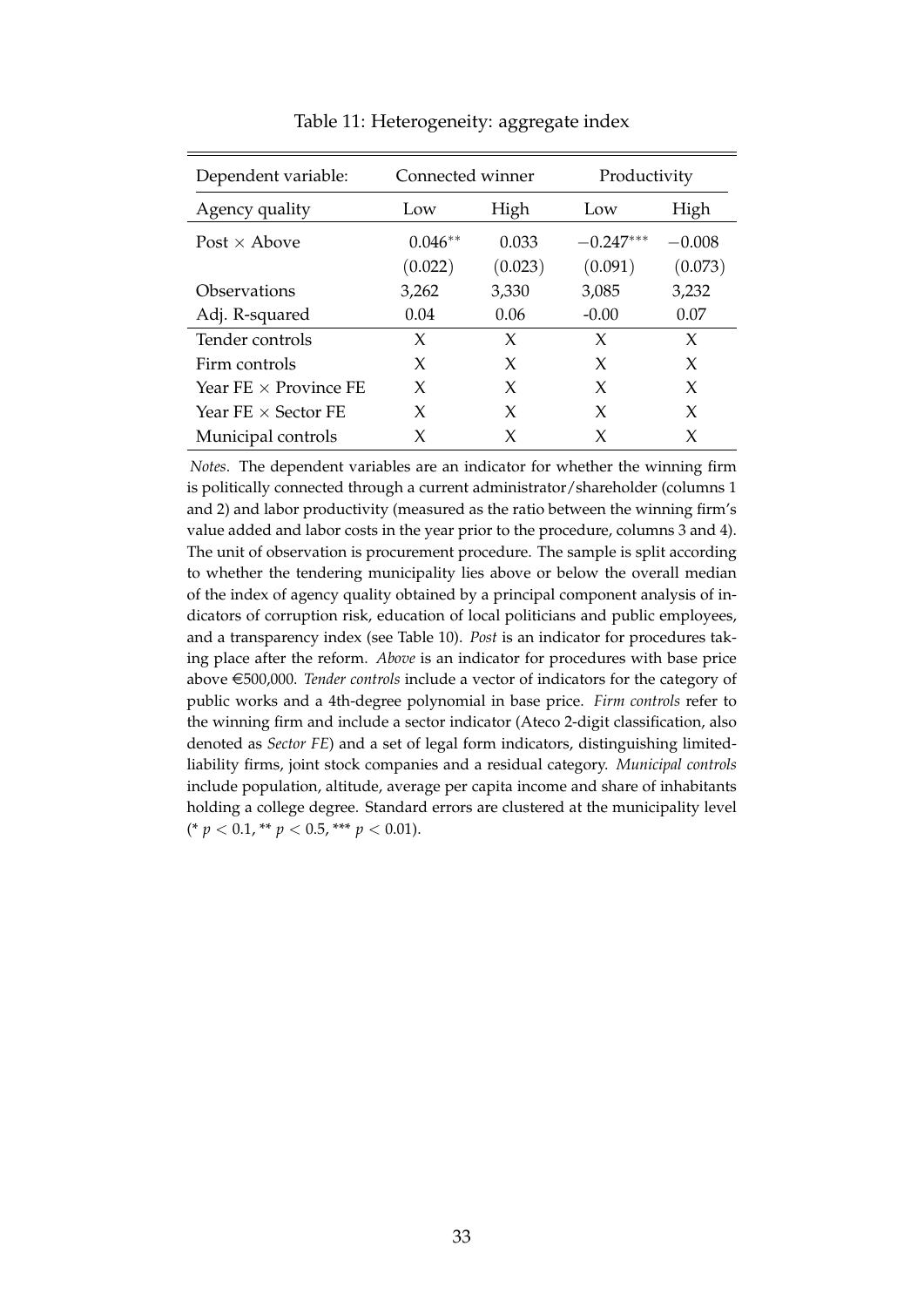| Dependent variable:                 | Connected winner |                      | Productivity        |                       |
|-------------------------------------|------------------|----------------------|---------------------|-----------------------|
| Panel A: Corruption risk            | Low              | High                 | Low                 | High                  |
| Post $\times$ Above                 | 0.031<br>(0.025) | $0.042**$<br>(0.020) | $-0.011$<br>(0.056) | $-0.223**$<br>(0.095) |
| Observations                        | 3,368            | 3,338                | 3,286               | 3,150                 |
| Adj. R-squared                      | 0.06             | 0.01                 | 0.06                | 0.01                  |
| Panel B: Politicians' human capital | Low              | High                 | Low                 | High                  |
| Post $\times$ Above                 | $0.055**$        | 0.028                | $-0.175**$          | $-0.095$              |
|                                     | (0.023)          | (0.023)              | (0.083)             | (0.090)               |
| Observations                        | 3,232            | 3,372                | 3,086               | 3,246                 |
| Adj. R-squared                      | 0.03             | 0.08                 | $-0.00$             | 0.04                  |
| Panel C: Bureaucrats' human capital | Low              | High                 | Low                 | High                  |
| Post $\times$ Above                 | $0.042*$         | 0.031                | $-0.182**$          | $-0.058$              |
|                                     | (0.022)          | (0.024)              | (0.087)             | (0.089)               |
| Observations                        | 3,273            | 3,345                | 3,103               | 3,229                 |
| Adj. R-squared                      | 0.04             | 0.05                 | 0.00                | 0.05                  |
| Panel D: Transparency               | Low              | High                 | Low                 | High                  |
| Post $\times$ Above                 | $0.040*$         | 0.034                | $-0.190*$           | $-0.080$              |
|                                     | (0.021)          | (0.025)              | (0.099)             | (0.070)               |
| Observations                        | 3,344            | 3,257                | 3,174               | 3,154                 |
| Adj. R-squared                      | 0.04             | 0.05                 | $-0.01$             | 0.06                  |
| Tender controls                     | $\chi$           | $\chi$               | $\chi$              | $\chi$                |
| Firm controls                       | X                | X                    | X                   | X                     |
| Year $FE \times$ Province $FE$      | $\chi$           | $\chi$               | $\chi$              | $\chi$                |
| Year $FE \times$ Sector $FE$        | X                | X                    | X                   | X                     |
| Municipal controls                  | $\chi$           | $\chi$               | $\chi$              | $\chi$                |

*Notes*. The dependent variables are an indicator for whether the winning firm is politically connected through a current administrator/shareholder (columns 1 and 2) and labor productivity (measured as the ratio between the winning firm's value added and labor costs in the year prior to the procedure, columns 3 and 4). The unit of observation is procurement procedure. Panels A-C split the sample according to whether the tendering municipality lies above or below the overall median of, respectively, a composite indicator of corruption risk (Panel A); the share of local politicians holding at least a college degree (Panel B); the share of public employees holding at least a college degree (Panel C); the pre-reform share of contracts for which information concerning the execution stage was made available (Panel D). *Post* is an indicator for procedures taking place after the reform. *Above* is an indicator for procedures with base price above €500,000. *Tender controls* include a vector of indicators for the category of public works and a 4th-degree polynomial in base price. *Firm controls* refer to the winning firm and include a sector indicator (Ateco 2-digit classification, also denoted as *Sector FE*) and a set of legal form indicators, distinguishing limited-liability firms, joint stock companies and a residual category. *Municipal controls* include population, altitude, average per capita income and share of inhabitants holding a college degree. Standard errors are clustered at the municipality level (\*  $p < 0.1$ , \*\*  $p < 0.5$ , \*\*\*  $p < 0.01$ ).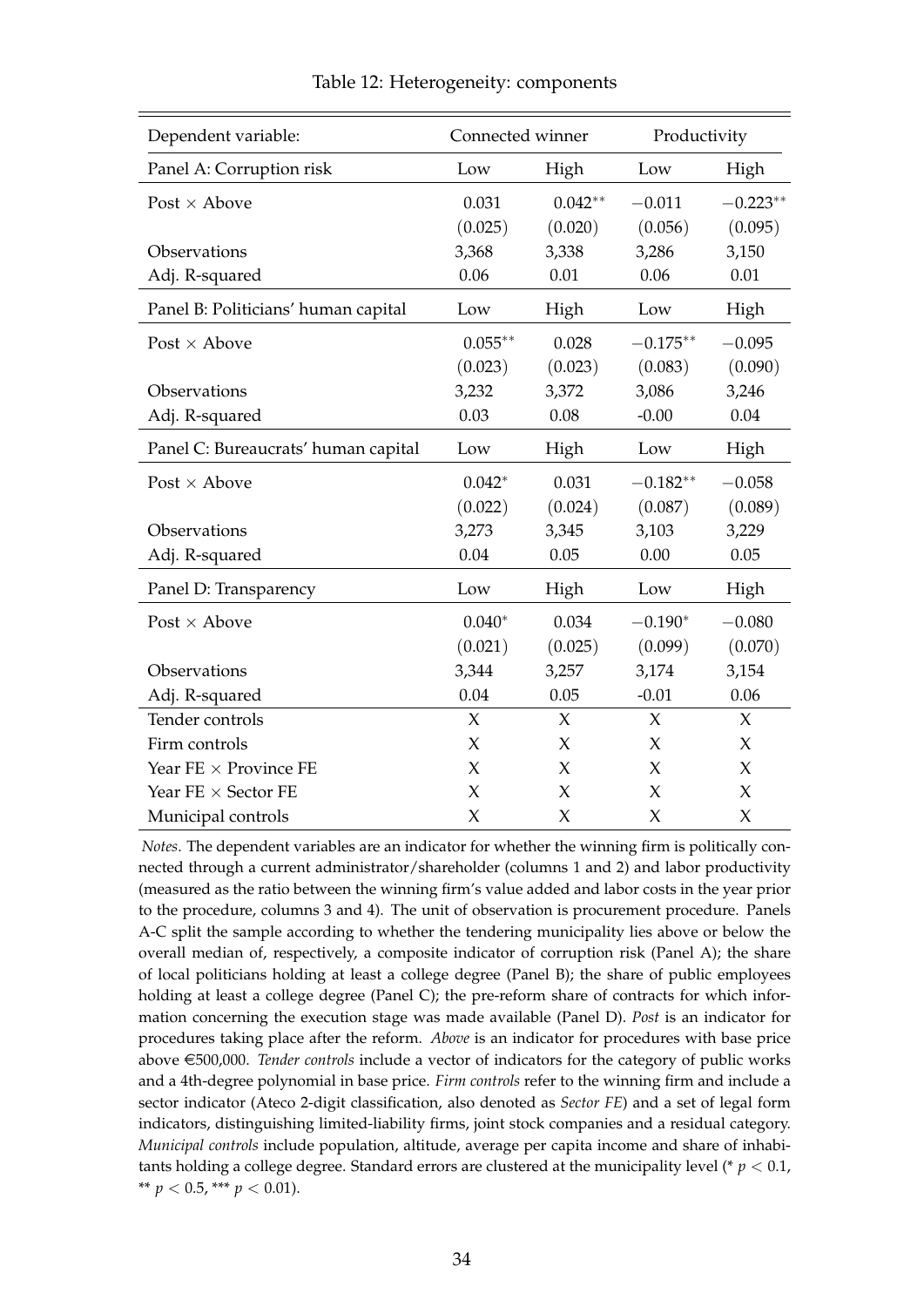|                                |               | Panel A   |            |            |            |
|--------------------------------|---------------|-----------|------------|------------|------------|
| Dependent variable:            | Price rebate  |           |            |            |            |
|                                | (1)           | (2)       | (3)        | (4)        | (5)        |
| Post $\times$ Above            | 0.008         | $-0.007$  | $-0.009$   | $-0.010$   | $-0.008$   |
|                                | (0.007)       | (0.007)   | (0.007)    | (0.007)    | (0.007)    |
| Observations                   | 5,546         | 5,546     | 5,497      | 5,495      | 5,492      |
| Adj. R-squared                 | 0.18          | 0.18      | 0.21       | 0.21       | 0.23       |
| Panel B                        |               |           |            |            |            |
| Dependent variable:            | Cost overruns |           |            |            |            |
|                                | (1)           | (2)       | (3)        | (4)        | (5)        |
| Post $\times$ Above            | 0.022         | 0.016     | 0.009      | 0.011      | 0.011      |
|                                | (0.021)       | (0.023)   | (0.022)    | (0.022)    | (0.021)    |
| Observations                   | 3,551         | 2,907     | 2,816      | 2,807      | 2,806      |
| Adj. R-squared                 | 0.15          | 0.15      | 0.21       | 0.21       | 0.21       |
| Panel C                        |               |           |            |            |            |
| Dependent variable:            | Transparency  |           |            |            |            |
|                                | (1)           | (2)       | (3)        | (4)        | (5)        |
| Post $\times$ Above            | $-0.048*$     | $-0.047*$ | $-0.063**$ | $-0.065**$ | $-0.066**$ |
|                                | (0.026)       | (0.028)   | (0.028)    | (0.028)    | (0.028)    |
| Observations                   | 8,535         | 7,256     | 7,236      | 7,236      | 7,234      |
| Adj. R-squared                 | 0.10          | 0.12      | 0.14       | 0.14       | 0.14       |
| Tender controls                | $\chi$        | $\chi$    | $\chi$     | $\chi$     | $\chi$     |
| Year FE                        | $\chi$        | $\chi$    | X          | X          | $\chi$     |
| Province FE                    | X             | $\chi$    | X          | $\chi$     | $\chi$     |
| Firm controls                  |               | $\chi$    | X          | $\chi$     | $\chi$     |
| Year $FE \times$ Province $FE$ |               |           | X          | X          | $\chi$     |
| Year $FE \times Sector$ FE     |               |           |            | $\chi$     | X          |
| Municipal controls             |               |           |            |            | $\chi$     |

Table 13: Procurement costs and reporting transparency

*Notes*. The dependent variables are: price rebate, measured as the difference between the base price and the award price (normalized by the base price, Panel A); the cost overrun, measured as the difference between the award price and the final cost of the public work (normalized by the award price, Panel B); and an indicator for tenders for which information concerning the execution stage was made available (Panel C). The unit of observation is procurement procedure. *Post* is an indicator for procedures taking place after the reform. *Above* is an indicator for procedures with base price above e500,000. *Tender controls* include a vector of indicators for the category of public works and a 4th-degree polynomial in base price. *Firm controls* refer to the winning firm and include a sector indicator (Ateco 2-digit classification, also denoted as *Sector FE*) and a set of legal form indicators, distinguishing limited-liability firms, joint stock companies and a residual category. *Municipal controls* include population, altitude, average per capita income and share of inhabitants holding a college degree. Standard errors are clustered at the municipality level (\*  $p < 0.1$ , \*\*  $p < 0.5$ , \*\*\*  $p < 0.01$ ).